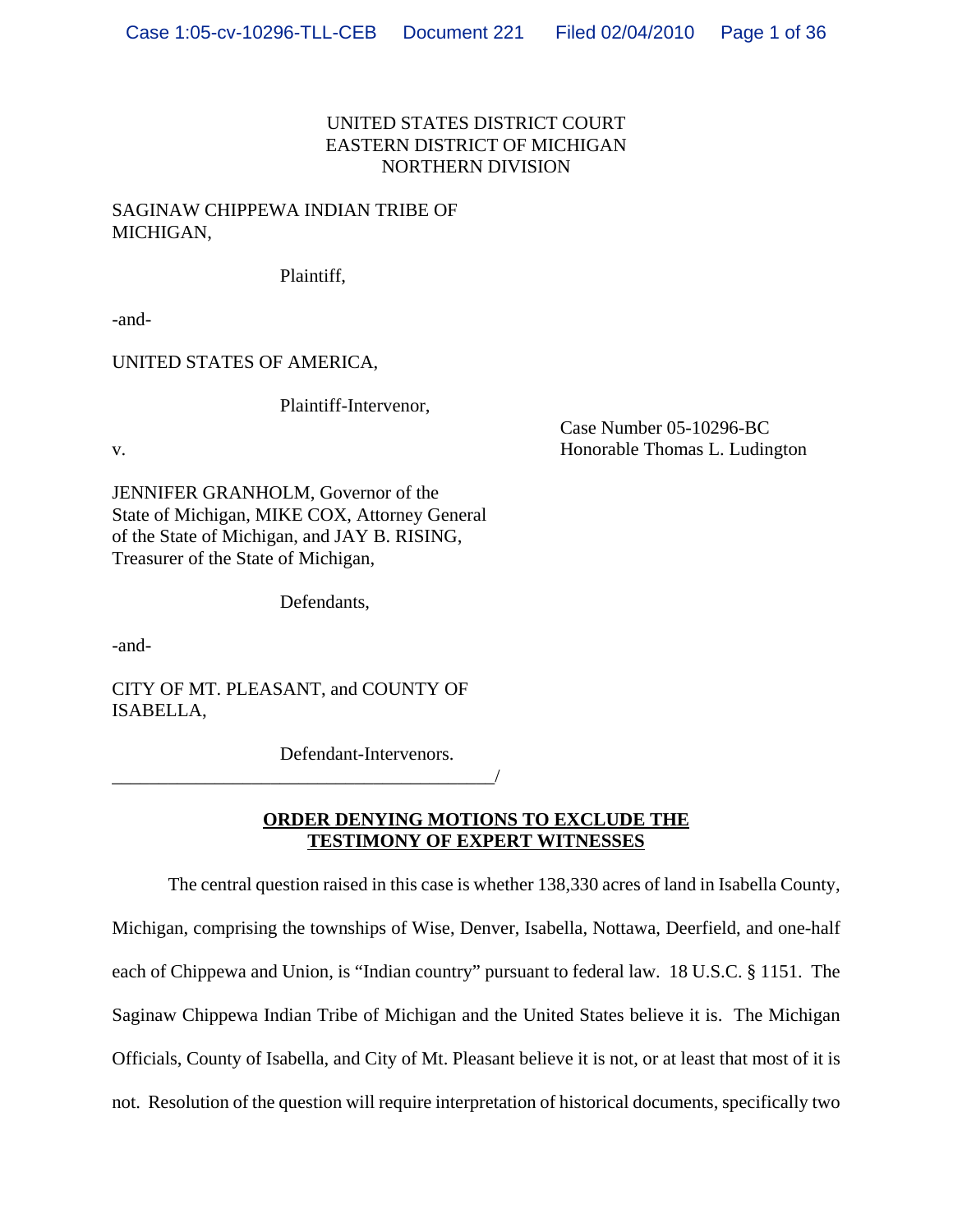treaties entered into by the United States and the Swan Creek, Black River, and Saginaw Bands of Chippewa Indians in 1855 and 1864. *See* Treaty with the Chippewa Indians, U.S.-Chippewa, Oct. 18, 1864, 14 Stat. 657 ("1864 Treaty"); Treaty with the Chippewa of Saginaw, Etc., U.S.-Chippewa, Aug. 2, 1855, 11 Stat. 633 ("1855 Treaty").

Federal law defines the term "Indian country" to include land that is "within the limits of any Indian reservation[,] ... all dependent Indian communities within the borders of the United States[,] . . . [and] all Indian allotments . . . ." 18 U.S.C. § 1151. "Generally speaking, primary jurisdiction over land that is Indian country rests with the Federal Government and the Indian tribe inhabiting it, and not with the states." *Alaska v. Native Village of Venetie Tribal Gov't*, 522 U.S. 520, 527 n.1 (1998) (citing *South Dakota v. Yankton Sioux Tribe*, 522 U.S. 329, 343 (1998)). Consequently, a determination that the six townships are Indian country would raise additional questions about political sovereignty, including the enforcement of state criminal laws within the six townships and whether the city, county, and state can collect property taxes in the six townships. $<sup>1</sup>$ </sup>

Now before the Court are Plaintiff-Intervenor United States' motions to exclude the testimony of the expert witnesses Anthony G. Gulig and Theodore J. Karamanski retained by Defendants Governor Jennifer Granholm, Attorney General Mike Cox, and Treasurer Jay B. Rising ("State Defendants" or "Michigan Defendants") [Dkt. # 188 & 189]; Plaintiff Saginaw Chippewa Indian Tribe of Michigan's motion to exclude the testimony of Gulig and Karamanski [Dkt. # 190]; the Michigan Defendants' motion to exclude the testimony of the Saginaw Chippewa's expert witnesses Gary Anderson and Bruce White [Dkt. # 192]; Defendant-Intervenor Isabella County's

<sup>&</sup>lt;sup>1</sup>The parties agreed by stipulation that the Saginaw Chippewa will not raise issues of state taxation of the six townships in this litigation. [Dkt. # 15]. They agreed that the central question is "[w]hether and to what extent" the six townships are "Indian country." *Id.* ¶ 1.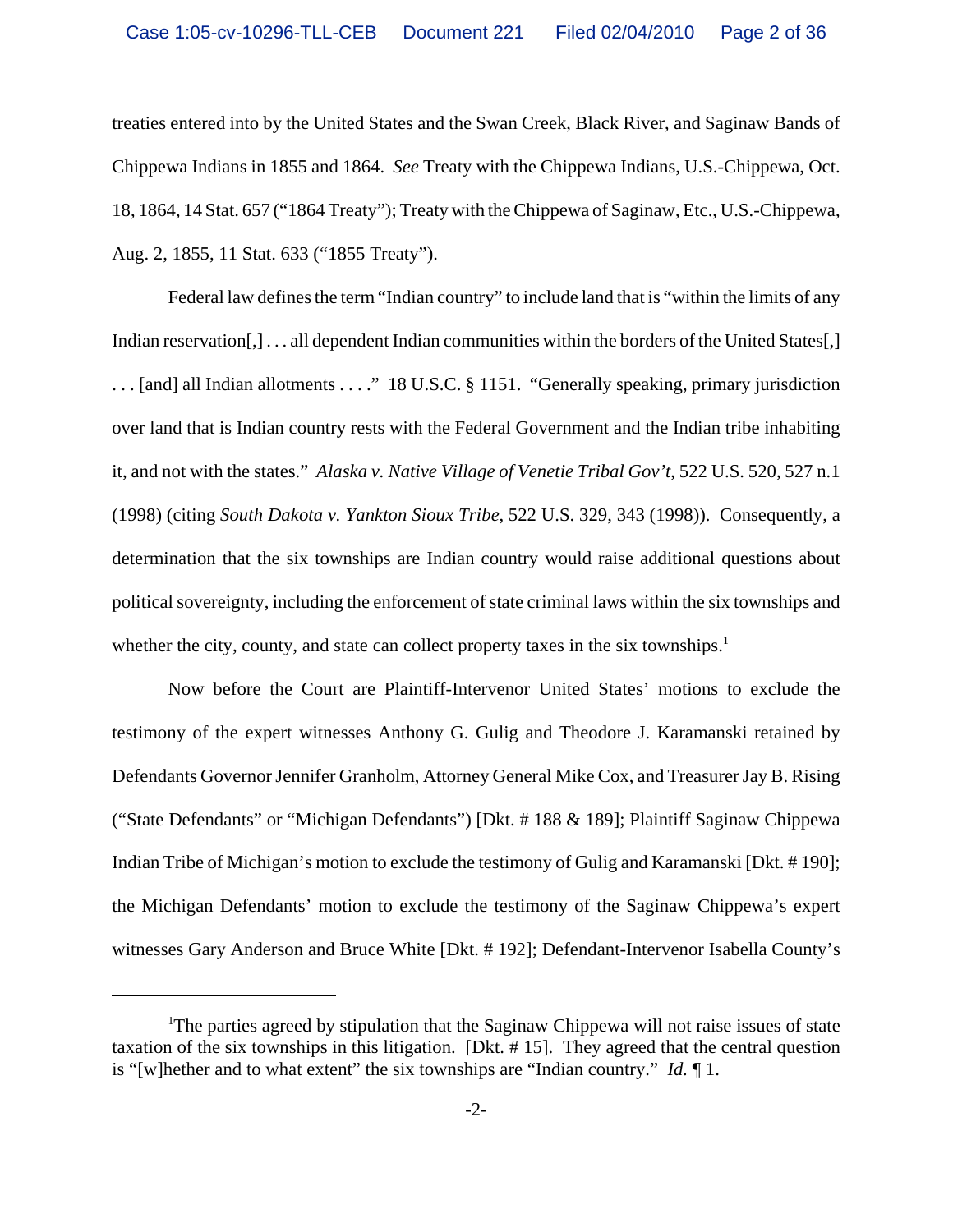motion to exclude the testimony of the Saginaw Chippewa's experts [Dkt. # 197]; and the Michigan Defendants' motion to exclude the testimony of the United States' experts Frederick Hoxie and R. David Edmunds [Dkt. # 198]. Because the parties have not demonstrated that any of the proposed witnesses are unqualified to offer expert testimony about the historic understanding of the treaties, or that the opinions the experts intend to provide are irrelevant or unreliable, the motions will be **DENIED**. *See* Fed. R. Evid. 702; *Daubert v. Merrell Dow Pharm., Inc.*, 509 U.S. 579 (1993); *Kumho Tire Co. v. Carmichael*, 526 U.S. 137 (1999).

### **I**

The Plaintiff in this case, the Saginaw Chippewa Indian Tribe of Michigan, is the successor in interest of the Swan Creek, Black River, and Saginaw Bands of Chippewa Indians<sup>2</sup> who entered into treaties with the United States in 1855 and 1864. Those treaties, however, were not the first treaties between the United States and the Chippewa Indians living in what is now Michigan. In 1807, seventeen Chippewas signed the Treaty of Detroit, ceding much of modern-day southeastern Michigan to the United States. Treaty with the Ottawa, etc., Nov. 17, 1807, 7 Stat. 105. In 1819, a second treaty was negotiated near Saginaw that ceded much of the Chippewas' land in central and eastern Michigan, including a portion of Isabella County, to the United States. Treaty with the Chippewa, U.S.-Chippewa, Sept. 24, 1819, 7 Stat. 203. In 1836, a third treaty ceded the remainder

<sup>&</sup>lt;sup>2</sup>The general name "Chippewa" is used to refer to a large group of American Indians who historically lived near the great lakes. The names "Anishinaabeg," "Annishinaabe," "Ojibwe," and "Ojibwa" are often used to refer to the same group, but will not be used in this opinion to promote consistency and limit confusion. The name "Saginaw Chippewa" refers specifically to the Plaintiff in this case. Similarly, the parties frequently use the terms "Indian" or "American Indian" to refer more generally to the large group of Americans, of which the Saginaw Chippewa are a part, whose ancestors lived in the United States prior to the arrival of Europeans more than 400 years ago. The Court will also use the terms "Indian" and "American Indian" to refer generally to the people of this group.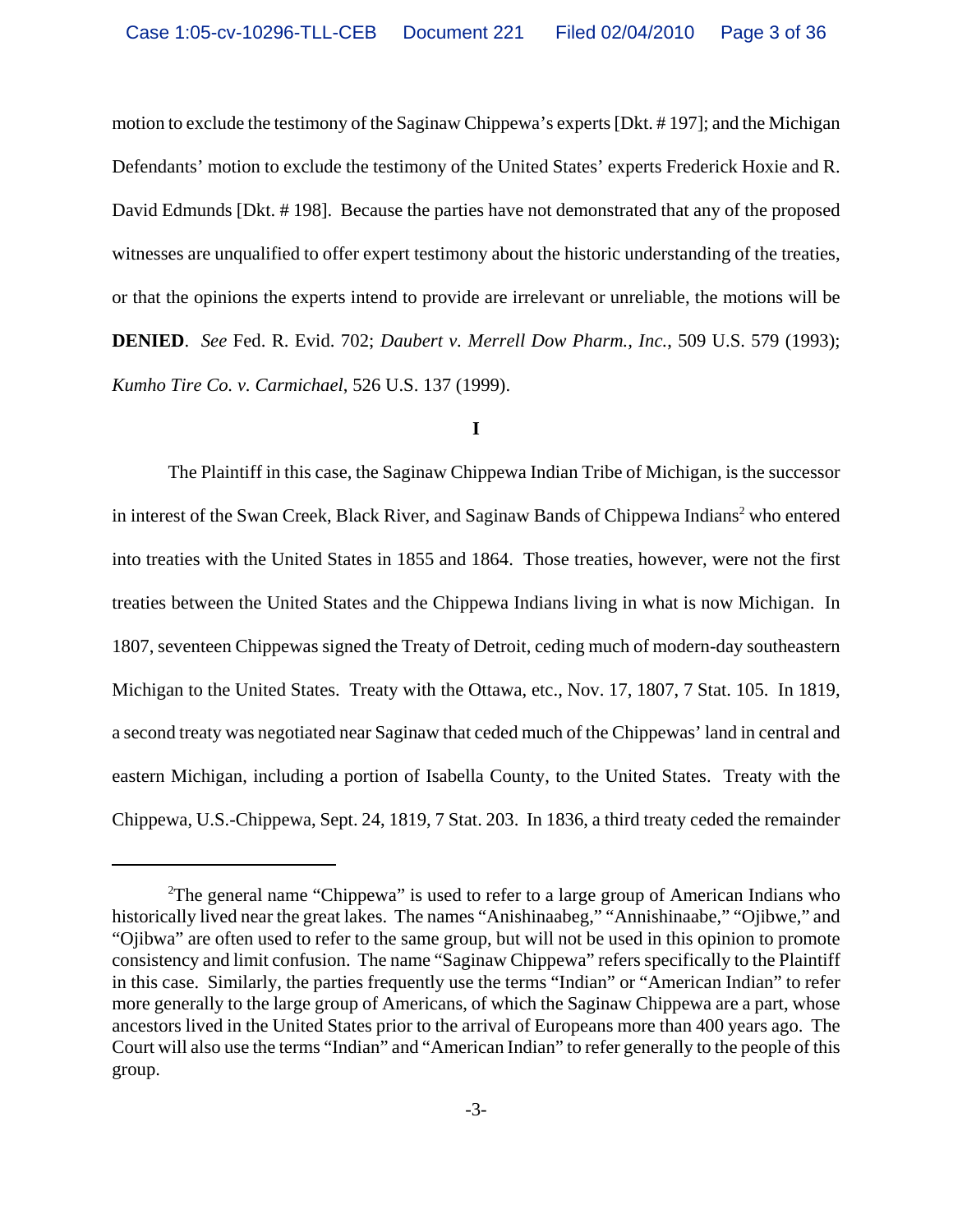of the northwest Lower Peninsula, including the rest of Isabella County, and a substantial portion of the eastern Upper Peninsula to the United States. Treaty with the Ottawa, etc., Mar. 28, 1836, 7 Stat. 491. Finally, in 1837 and 1838, "the Saganaw [sic] tribe of the Chippewa nation" agreed to cede the remainder of their lands in the Lower Peninsula, and "remove from the State of Michigan, as soon as a proper location can be obtained." Treaty with the Chippewa, pmbl. & art. 6, U.S.- Chippewa, Jan. 14, 1837, 7 Stat. 528; *see also* Treaty with the Chippewa, U.S.-Chippewa, Dec. 20, 1837, 7. Stat. 547; Treaty with the Chippewa, U.S.-Chippewa, Jan. 23, 1838, 7 Stat. 565.

By the time the 1855 Treaty was negotiated in Detroit, the Saginaw, Swan Creek, and Black River Chippewas had largely relinquished the right to live in southern and central Michigan and agreed to move west of the Mississippi River. Many Chippewas, however, resisted the government's effort to move them westward and continued to live near the Saginaw Bay in central Michigan. *See* Anderson Rep. at 4–5 & nn.6–9; Karamanski Rep. at 50–52 (discussing the population of Isabella County in the 1850s–1880s). The Saginaw Chippewa's experts contend that the Chippewas' resistence to removal, together with a limited area to which American Indians could be removed, necessitated a shift in the federal government's approach from removal toward a reservation system. Consequently, in May of 1855 President Franklin Pierce ordered all the unsold land in Isabella County withdrawn from sale for the purpose of preserving it for future use by the Chippewa Indians.

The parties' experts largely agree that the withdrawal of unsold land in Isabella County was an early example of shifting federal Indian policy during the mid-to-late nineteenth century. *See Cohen's Handbook of Federal Indian Law* §§ 1.03–.04 (Nell Jessup Newton et al., eds., 2005 & supp. 2009); Robert N. Clinton, et al., *American Indian Law: Native Nations and the Federal System*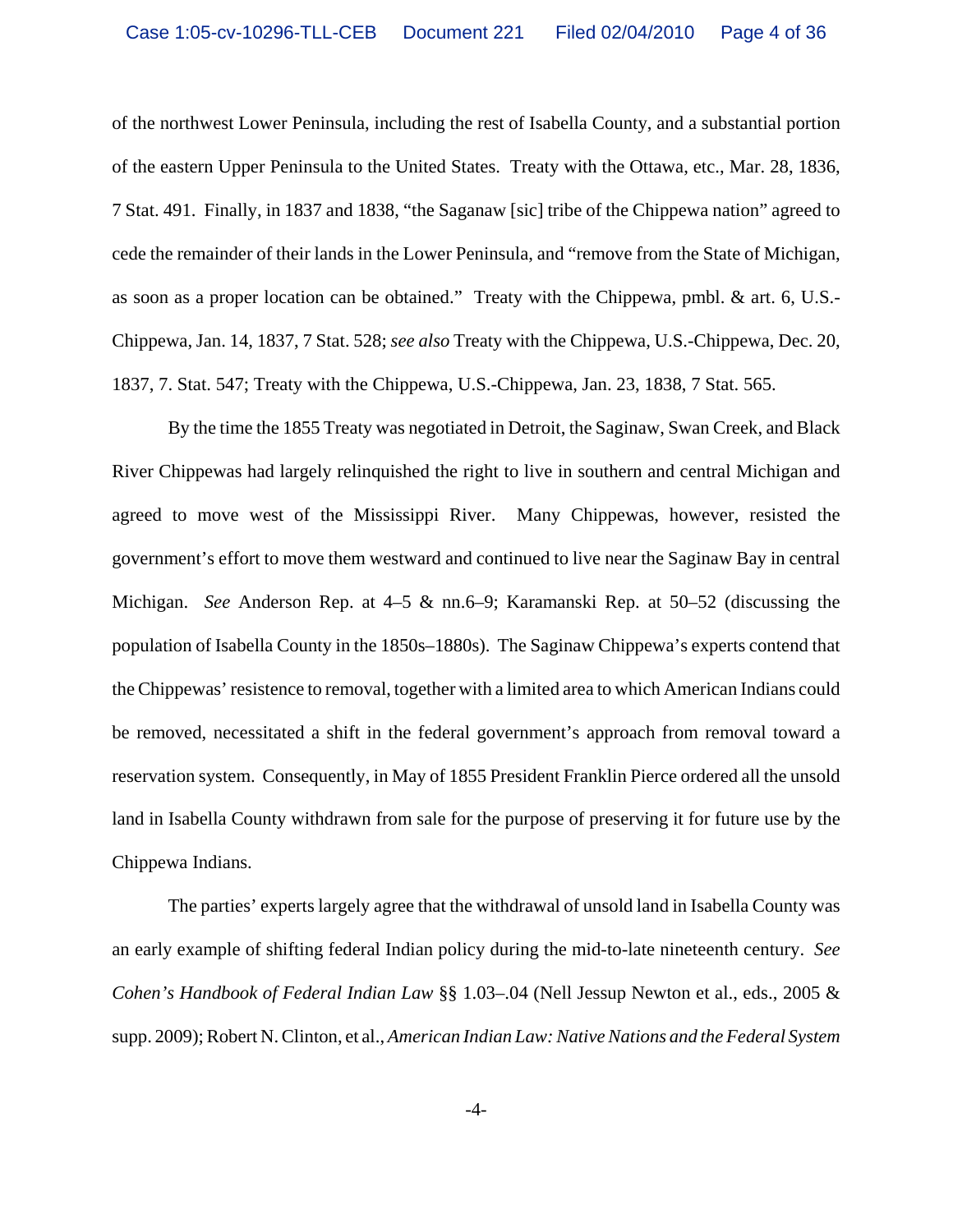26–36 (5th ed. 2007); Stephen L. Pevar, *The Rights of Indians and Tribes* 7–9 (3d ed. 2002). The new policy would reserve from settlement small parcels of land within states or territories for Indian reservations or allotments. The reserved parcels, according to then-Commissioner of Indian Affairs George W. Manypenny, were necessary "to restrict the limits of all the Indian tribes upon our frontiers, and cause them to be settled in fixed and permanent localities, thereafter not to be disturbed." *Cohen's Handbook of Federal Indian Law* § 1.03[6][a] at 64 (Nell Jessup Newton et al., eds., 2005 & supp. 2009).

Such a policy was also endorsed by the Michigan Legislature in an 1851 Joint Resolution, in which they requested

the government of the United States to make such arrangements for [the Ottawa and Chippewa] Indians as they may desire, for their permanent location in the northern part of this State, under such provisions in regard to schools, churches, agricultural and mechanical arts, as will the best promote their present and future welfare, and adjust all matters of right and equity that may now be in dispute between said Indians and said government, in a spirit of just liberality.

Joint Resolution Relative to the Ottawa and Chippewa Indians (1851), *in* Acts of the Legislature of the State of Michigan 258 (1851). Despite general agreement concerning the changes in midnineteenth century federal Indian policy, there is substantial disagreement among the experts about its application. That is particularly true with respect to the question of whether the land reserved for the Chippewa Indians in Isabella County was meant to be a "reservation," and what that term means.

For example, Gulig and Karamanski, the Michigan Defendants' experts, contend that the lands reserved in Isabella County were never intended to be a "reservation" held in trust for the benefit of the tribe or otherwise subject to federal protection. Quoting Article 6 of the 1855 Treaty, Karamanski contends that the "tribal organization" of the Saginaw, Swan Creek, and Black River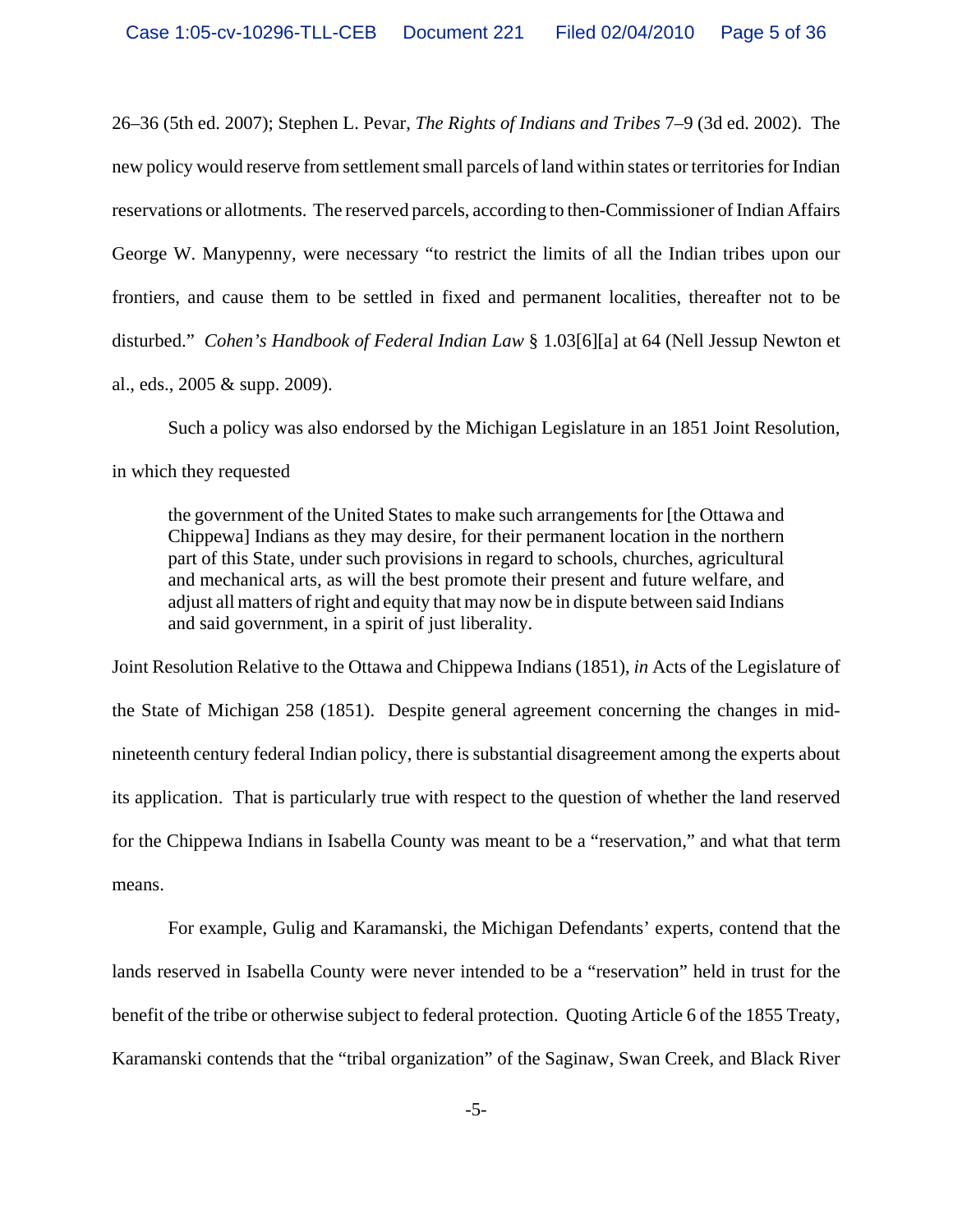Chippewa, "except so far as may be necessary for the purpose of carrying into effect the provisions of [the treaty], [was] dissolved" in 1855. Karamanski Rep. at 4–5. Karamanski also relies on an 1871 petition allegedly sent by Saginaw Chippewa leaders to Ely S. Parker, then-Commissioner of Indian Affairs. Indeed, if the petition is genuine, a fact the Saginaw Chippewa's experts contest, it appears to support Karamanski's argument. It begins:

We the chiefs and head men of the Chippewas of Saginaw, Swan Creek, and Black River Indians of Michigan who were parties to the treaty of 1855 and that of 1864, believing that the time has now arrived when our condition as wards of the Government should cease, hereby request that steps be at once taken to close those relations as such wards.

By the conditions of the treaty of 1855 our tribe dissolved its tribal relations – and under the provisions of the constitution of the State of Michigan we are citizens of the State, capable of voting and holding office – and do vote at the State, County, town and school elections and hold Offices under the laws of the State.

Chiefs of Isabella Reservation to COIA Parker (May 8, 1871).

The Saginaw Chippewa's experts interpret Article 6 of the 1855 Treaty differently. Expert Gary Anderson argues that the "tribal organization" that was dissolved by the treaty was not the relationship between individual American Indians and a sovereign tribal band, but the association of the three bands that were parties to the treaty—the Saginaw, Swan Creek, and Black River Bands—with one another. Anderson Rep. at 13–17. Anderson emphasizes that contemporaneous references to the six townships often denominated the land a "reservation" and that the annual report to congress submitted by Commissioner of Indian Affairs George W. Manypenny in 1855 referred to it as a place where "permanent homes" could be "confirmed" for the Saginaw Chippewas. *See* Annual Report of the Commissioner of Indian Affairs (1855).

Anderson also quotes the treaty journal—similar to a legislative history for a treaty—of the Treaty with the Ottawa and Chippewa, which was signed in Detroit two days before the 1855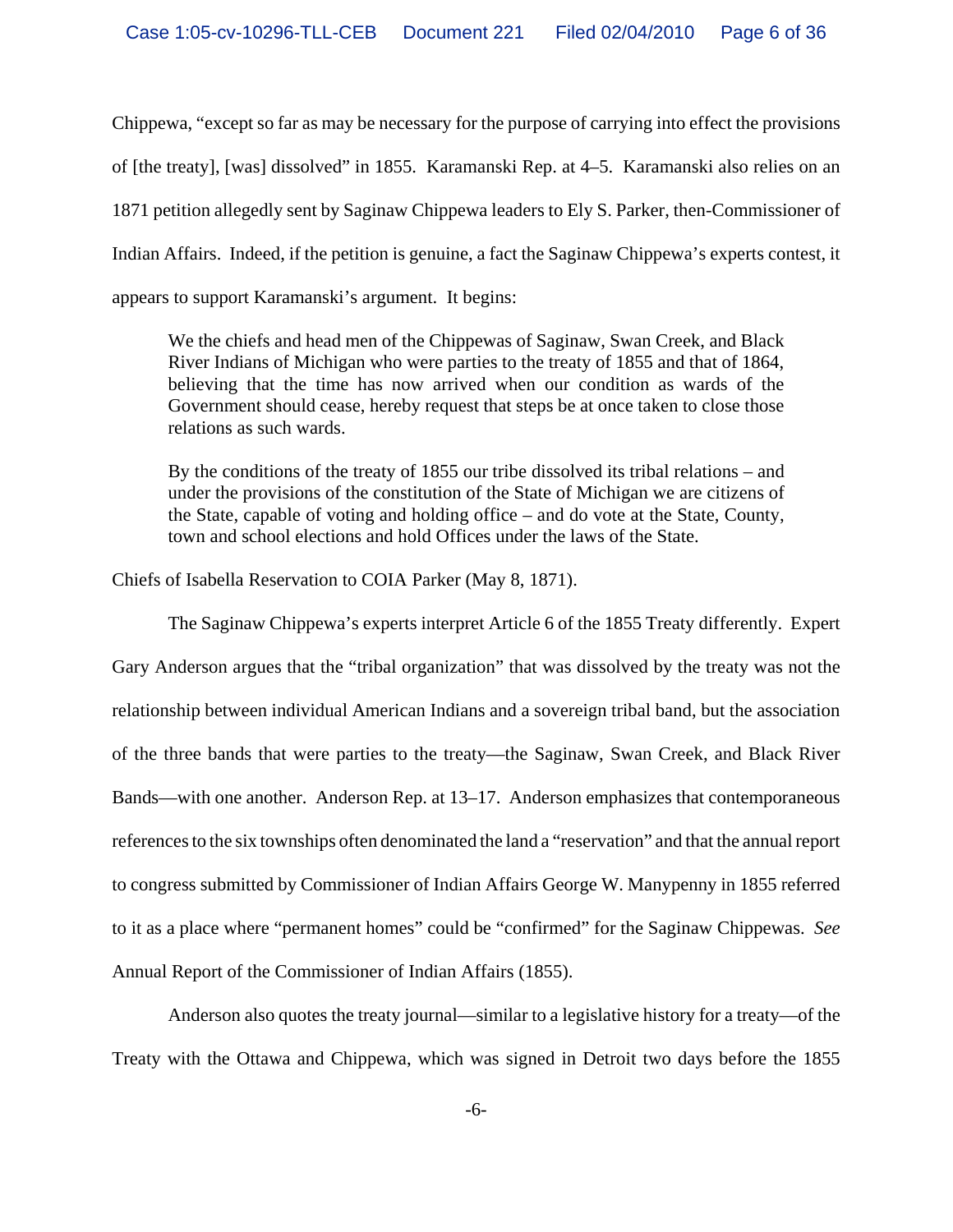Saginaw Chippewa Treaty. *See* Treaty with the Ottawa and Chippewa, July 31, 1855, 11 Stat. 621. No treaty journal exists for the 1855 Saginaw Chippewa Treaty, but the treaty journal for the Ottawa and Chippewa Treaty may still be informative. Article 5 of the Ottawa and Chippewa Treaty is similar to Article 6 of the Saginaw Chippewa Treaty in that it calls for the "tribal organization" of the Ottawa and Chippewa to be "dissolved." In the treaty journal, Commissioner of Indian Affairs Manypenny is quoted as explaining to a Chippewa chief from the Upper Peninsula named Waw-begeeg that Article 5 will separate the Ottawa and the Chippewa from one another so that they do not have to negotiate future treaties together. Thus, Anderson suggests, the Saginaw Chippewas who negotiated the 1855 Treaty would have understood Article 6 to separate the Saginaw, Swan Creek, and Black River Bands from one another, not the individual members from the tribe. Anderson Rep. at 14–16.

Despite the disagreement among the experts about whether the 1855 Treaty created a reservation or dissolved the relationship between individual Indians and the tribe, there is substantial agreement that the federal government largely mishandled, or ignored, its part of the bargain. Pursuant to the 1855 Treaty, the six townships were to be selected from the land previously withdrawn from sale by President Pierce, and distributed to the members of Saginaw, Swan Creek, and Black River Bands of Chippewa. The Chippewas were also entitled, pursuant to the treaty, to make selections from two additional townships located near the Saginaw Bay of Lake Huron, if they preferred. Article 1 of the Treaty provides:

The United States will give to each of the said Indians, being a head of a family, eighty acres of land; and to each single person over twenty-one years of age, forty acres of land; and to each family of orphan children under twenty-one years of age, containing two or more persons, eighty acres of land; and to each single orphan child under twenty-one years of age, forty acres of land; to be selected and located within the several tracts of land hereinbefore described, under the same rules and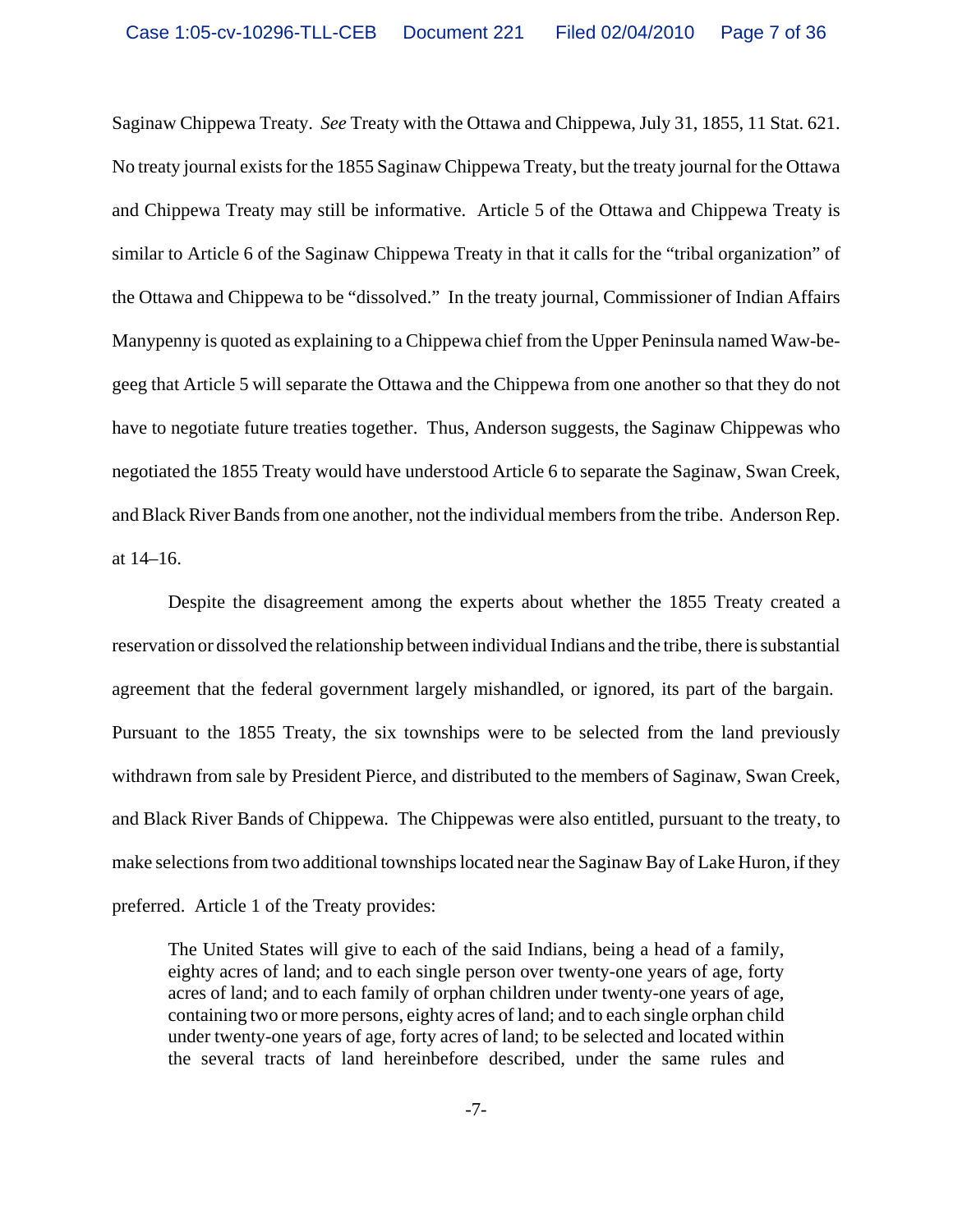regulations, in every respect, as are provided by the agreement concluded on the 31st day of July, A.D. 1855, with the Ottawas and Chippewas of Michigan, for the selection of their lands.

And the said Chippewas of Saginaw and of Swan Creek and Black River, shall have the same exclusive right to enter lands within the tracts withdrawn from sale for them for five years after the time limited for selecting the lands to which they are individually entitled, and the same right to sell and dispose of land entered by them, under the provisions of the Act of Congress known as the Graduation Act, as is extended to the Ottawas and Chippewas by the terms of said agreement.

And the provisions therein contained relative to the purchase and sale of land for school-houses, churches, and educational purposes, shall also apply to this agreement.

# 1855 Treaty, Art. 1, 11 Stat. 633.

Pursuant to the treaty, individual members of the Saginaw, Swan Creek, and Black River Bands were entitled to make selections of forty-or eighty-acre parcels from within the six-township area or the two-township Saginaw Bay area. After the selections were made, the individuals were to be issued a certificate, which entitled each individual to possession of a parcel of land. The objective was that the Chippewas would build homes and clear plots for agricultural purposes on their own allotments of land. Eventually, the local Indian agent was to send a list of the selections to Washington, where the Land Office would ensure that the certificates were issued for land with clear title, and issue patents to the individual tribal members.

The process, however, did not go as planned. In the 1850s, Isabella County remained a heavily forested wilderness, with relatively few inhabitants—part of the reason it had been selected by federal officials. Gulig Rep. at 54. According to one account, the first settler of European descent did not arrive in Isabella County until 1854, settling in Union Township just south of what is now Mt. Pleasant. *Id.* at 63. The non-Indian people who worked and traveled in Isabella County at that time were interested, nearly exclusively, in the development of the lumber industry.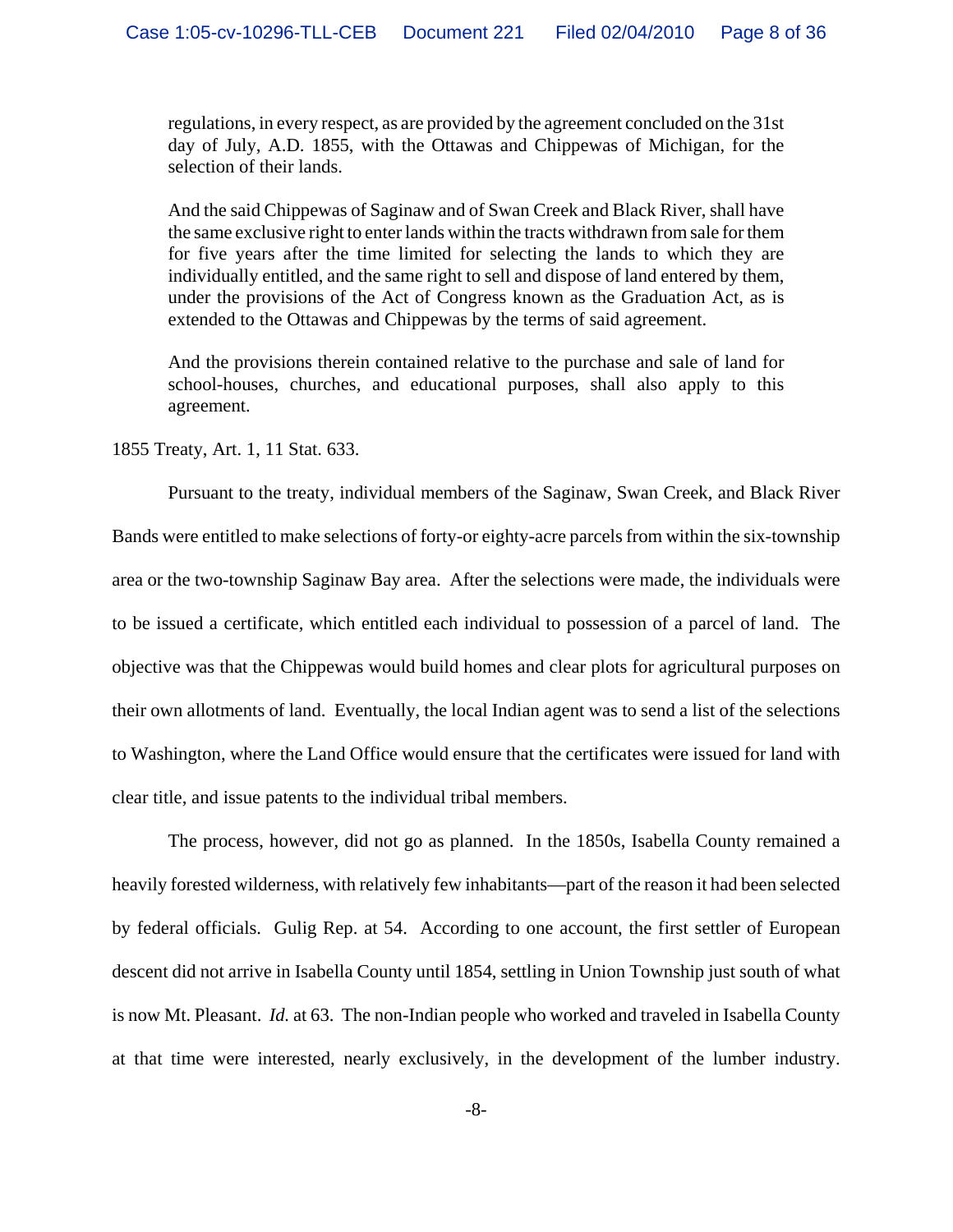According to United States' expert Frederick E. Hoxie, 160 billion board-feet of lumber, enough to build ten million six-room homes, was cut from Michigan's forest between 1837 and 1897. Hoxie Rep. at 48. The most valuable forests were in the central part of the Lower Peninsula of Michigan, where Isabella County is located. *Id.* By 1853 there were twenty-three sawmills operating on the Saginaw River, with twenty-one more under construction. *Id.* "Timber cruisers" roamed the area looking for standing timber to feed the mills, and buying up thousands of acres of land for as little as \$1.00 per acre.

The rampant land speculation fueled by the immensely profitable lumber industry, coupled with inaction from federal officials, created immediate problems for allotting land to the Saginaw Chippewas in Isabella County. Some members of the Saginaw, Swan Creek, and Black River Bands moved to the reserved area and selected allotments shortly after the treaty was signed, and in 1857, a list of selections was forwarded to the Commissioner of Indian Affairs. But the General Land Office in Washington was not notified of individual selections until 1859. *Id*. at 61. Moreover, certificates had still not been issued when new Indian Agent L.C. Leach took responsibility for implementing the 1855 Treaty in 1861, and patents for the land had still not been issued in 1863 when discussions of a new treaty begin to appear in the historical record. According to the State Defendants' expert Anthony Gulig, by July of 1863 the lack of title documents was "causing an ever-growing distrust of the federal government." Gulig Rep. at 64. According to Gulig, that led the representatives of the Bands living in Isabella County to send a petition to the commissioner of Indian affairs seeking issuance of land certificates. *See also* Anderson Rep. at 20. Even after Leach forwarded a list of 497 selections from the Isabella reserve and 109 selections from the Saginaw Bay reserve to the Land Office in 1861 and 1862, certificates were never issued pursuant to the terms of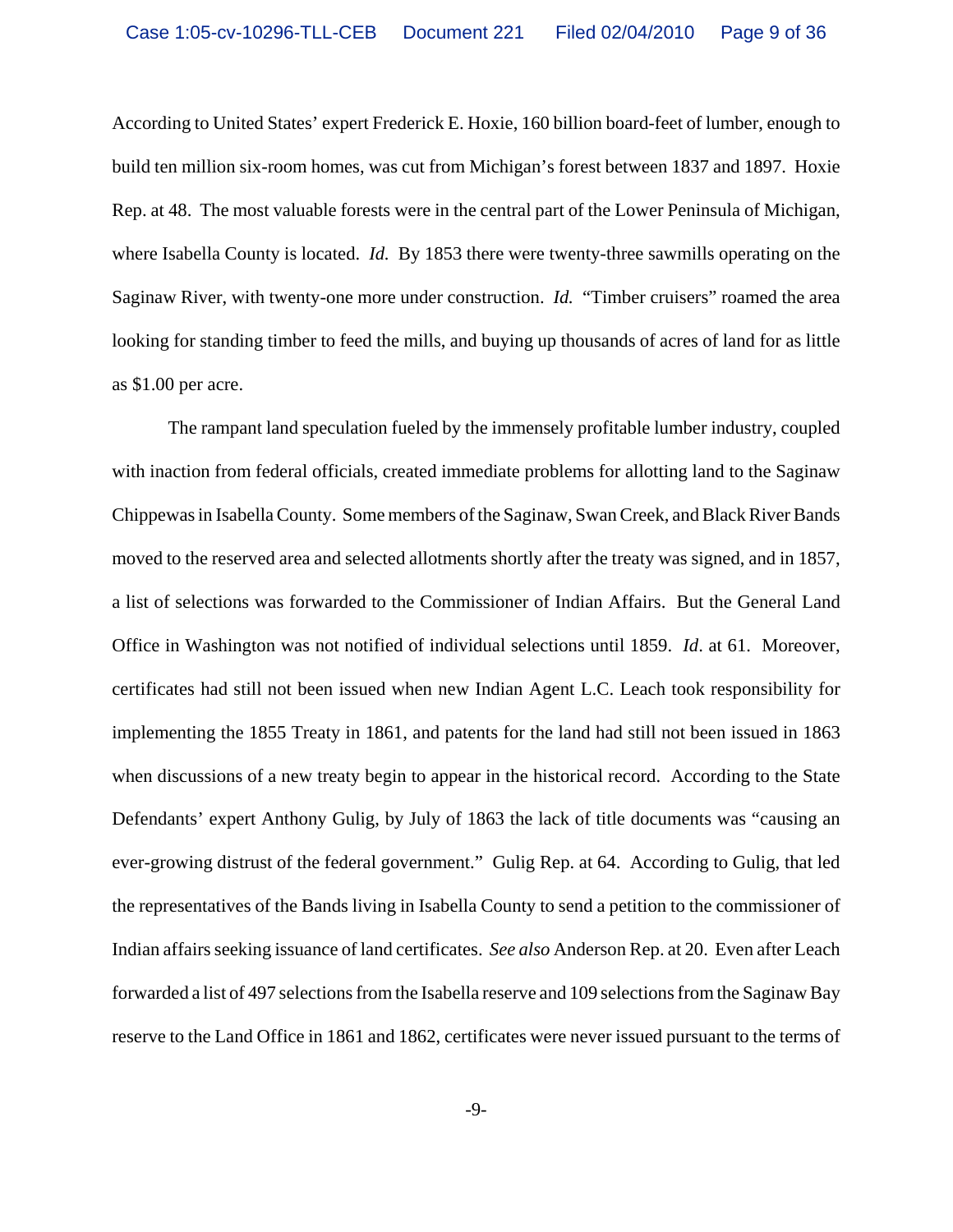the treaty. *Id.*

In addition to the problems with the allotment process, several concerns about the quality and quantity of the land set aside in Isabella County and on the Saginaw Bay also motivated the parties to consider a new treaty in 1864. First, as much as 40,000 acres of land in the six townships and the Saginaw Bay reserve had been sold or set aside before the 1855 reservation, and thus was unavailable for allotment to the Chippewas. Nearly 7,000 acres had been sold. An additional 14,000 acres in the Isabella townships and much of the land on the Bay was "swampland" subject to claims by the State of Michigan under the Swamplands Act of 1850. Portions of the remaining land were reserved for schools or canals and thus unavailable for allotment. *Id.* at 23–27. Second, the fact that much of the land on the Bay was swampland, according to some experts, also made it less suitable for agriculture and less desirable for the Indians living there. In 1864, Leach informed officials in Washington that the Saginaw, Swan Creek, and Black River Chippewas were ready to negotiate a new treaty, relinquish the land on the Bay, and consolidate in Isabella County. Hoxie Rep. at 62–63.

The Saginaw Chippewa's experts advance additional reasons for negotiations of a new treaty in 1864. According to the Tribe's experts, it was not just the Chippewas' concern about the lack of patents and the high concentration of swampland in the Saginaw Bay parcel that led to renegotiation of the 1855 Treaty. The Saginaw Chippewas wanted to secure enough land that their children would be able to own their own parcels within the six townships. Moreover, it was not just the Chippewas that wanted the patents. Lumber speculators wanted them issued too, which would enable them purchase the standing timber, or the land on which it stood, from the Chippewas. It is also "possible" that the railroads wanted the land on the Bay removed from the allotment process to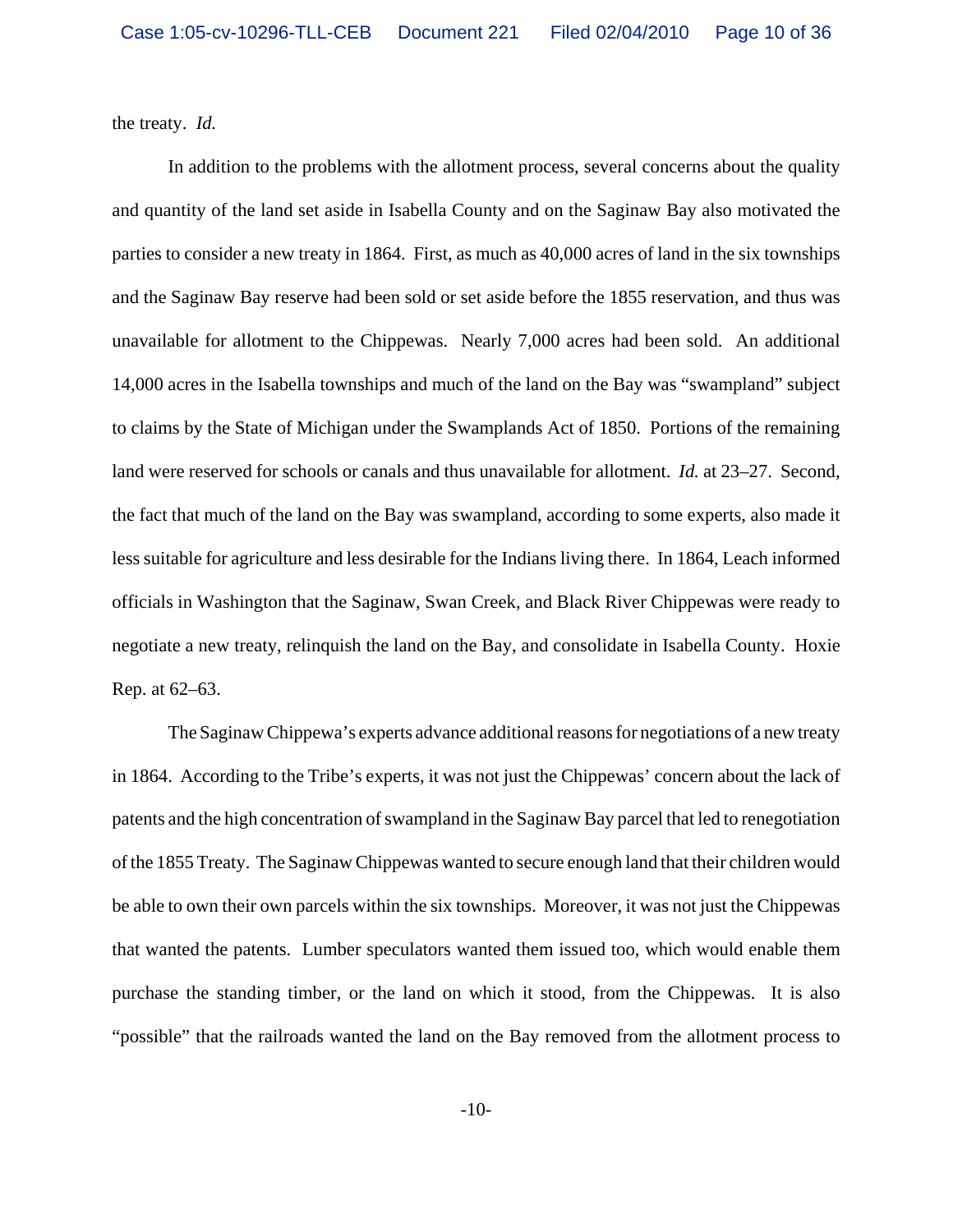ensure a clear path for the railroad from Clare, a developing town about fifteen miles north of the reserve lands in Isabella County. Anderson Rep. at 28–29.

Whatever the reason for the renegotiation, the Saginaw, Swan Creek, and Black River Bands of Chippewa met with federal officials, including Leach, George Bradley, and Indian Agent H.J. Alvord, on October 15, 1864 at the "Isabella Indian Reservation" in Michigan to negotiate a new treaty. 1864 Treaty, pmbl., 14 Stat. 657. Representing the Chippewa were twenty-eight chiefs and headmen. Although it is difficult to be certain about who the Chippewa negotiators were—their names are written phonetically in English—it is likely that several of the chiefs and headmen were also signatories to the 1855 Treaty, including "Jno. Pay-me-quo-ung," "Nauck-che-gaw-me," "Andw. O-saw-waw-bun," "Naw-taw-way," "Naw-we-ke-zhick," and "L. Pay-baw-maw-she." *Compare* 1864 Treaty, 14 Stat. 657, *with* 1855 Treaty, 11 Stat. 633. Charles H. Rodd, a man of half-Indian descent living in Isabella County, served as a translator on behalf of the government. Rodd had also served as a translator for the 1855 Treaty, and later participated in a controversial deal with Saginaw businessman Ezra Rust to purchase a 15,000-acre tract within the boundaries of the reserved land. Edmunds Rep. at 14.

Pursuant to the terms of the treaty, the Saginaw, Swan Creek, and Black River Chippewas relinquished their right to the land on the Bay, but ensured that all the remaining unsold land in the six Isabella townships would be allotted to the Chippewas. Under the 1855 Treaty, land that was not allotted within a set time period was to be offered for sale to the general public. Under the new treaty, all unsold land was reserved for the Saginaw Chippewas. Land not selected by the tribal members who were eligible at the time the treaty was negotiated in 1864 would be held for allotment to younger tribal members when they reached the age of 21. The new treaty also contained a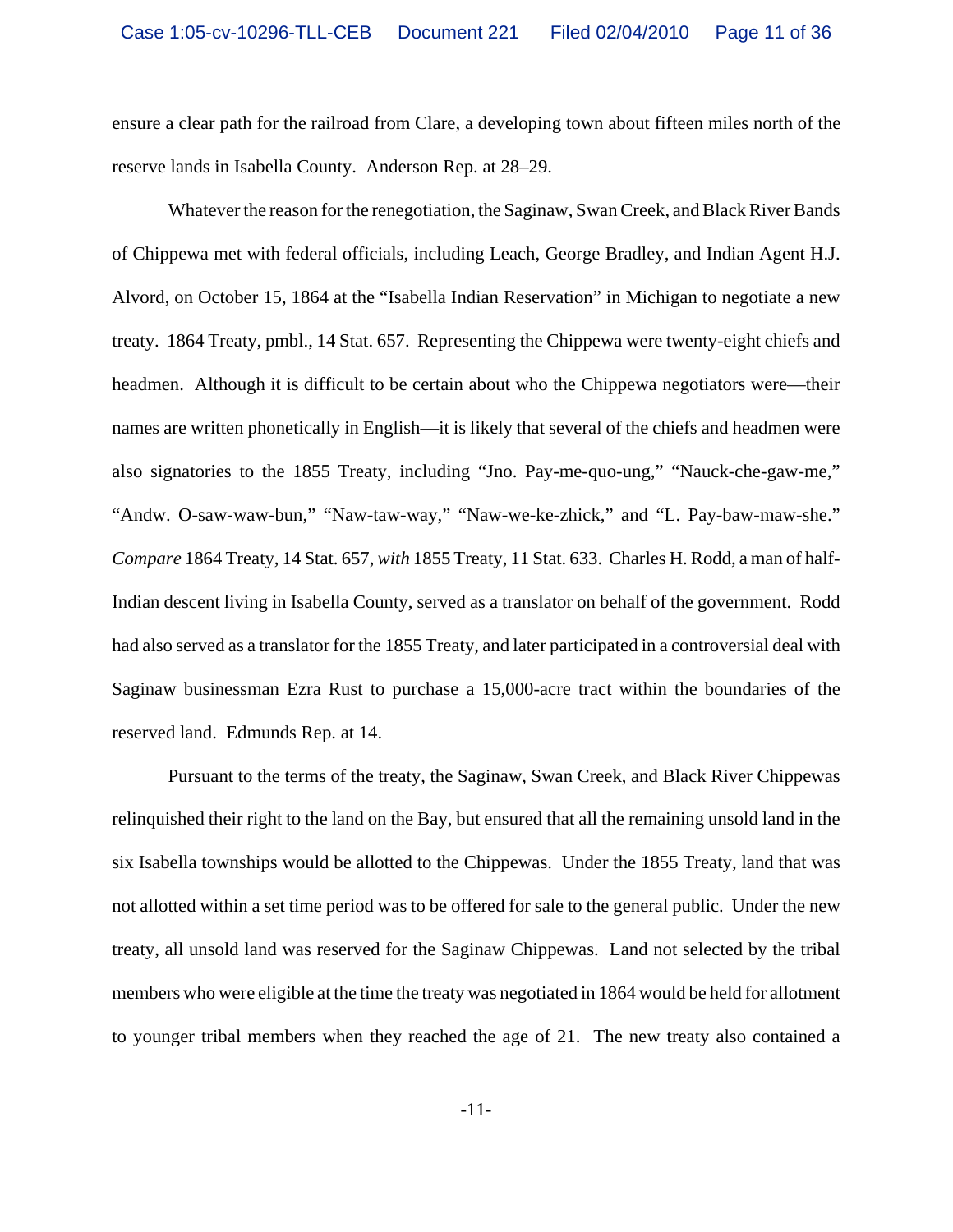provision designed to protect the lands after allotment, providing that two types of patents should be issued. If the individual who received the patent was deemed "competent," the patent would be granted in fee simple with no restraints on alienation; if the individual was deemed "not so competent," the patent would be marked and the land could not be sold by the individual.

Still, despite the apparent improvements, implementation of the new treaty proved no more successful than implementation of the first treaty. The 1864 Treaty did not provide an objective method for denominating individuals to whom patents were issued as "competent" or "not so competent." Consequently, the process varied widely depending upon who the Michigan agent was at the time. In the summer of 1869, fourteen years after the original treaty was signed, new Indian Agent James Long arrived in Isabella County to validate the selections made by the Saginaw Chippewas and begin the process of issuing patents. Anderson Rep. at 35. Long found most of the Indians competent, despite the fact that there was little evidence that the majority of the Band members could read or understand English, or that they understood the significance of the certificates they had been issued under the 1864 Treaty. Karamanski Rep. at 23.

Saginaw Chippewa expert Anderson described the situation in Isabella County at the time in his report. "On assuming the job, Agent Long found a growing, aggressive group of land speculators and lumbermen entrenched at Mount Pleasant, Saginaw, and Detroit. Trespassing was occurring on Indian lands almost daily, as lumberman, often with questionable sales contracts, cut Indian timber." Anderson Rep. at 35. After the selections were made by the individual Indians and the certificates were issued, timber agents rapidly acquired them by purchase or swindle. Even though the certificates entitled the Indians to possess and improve the land, it is not clear whether the treaty negotiators intended for the land to be alienable after issuance of the certificates but before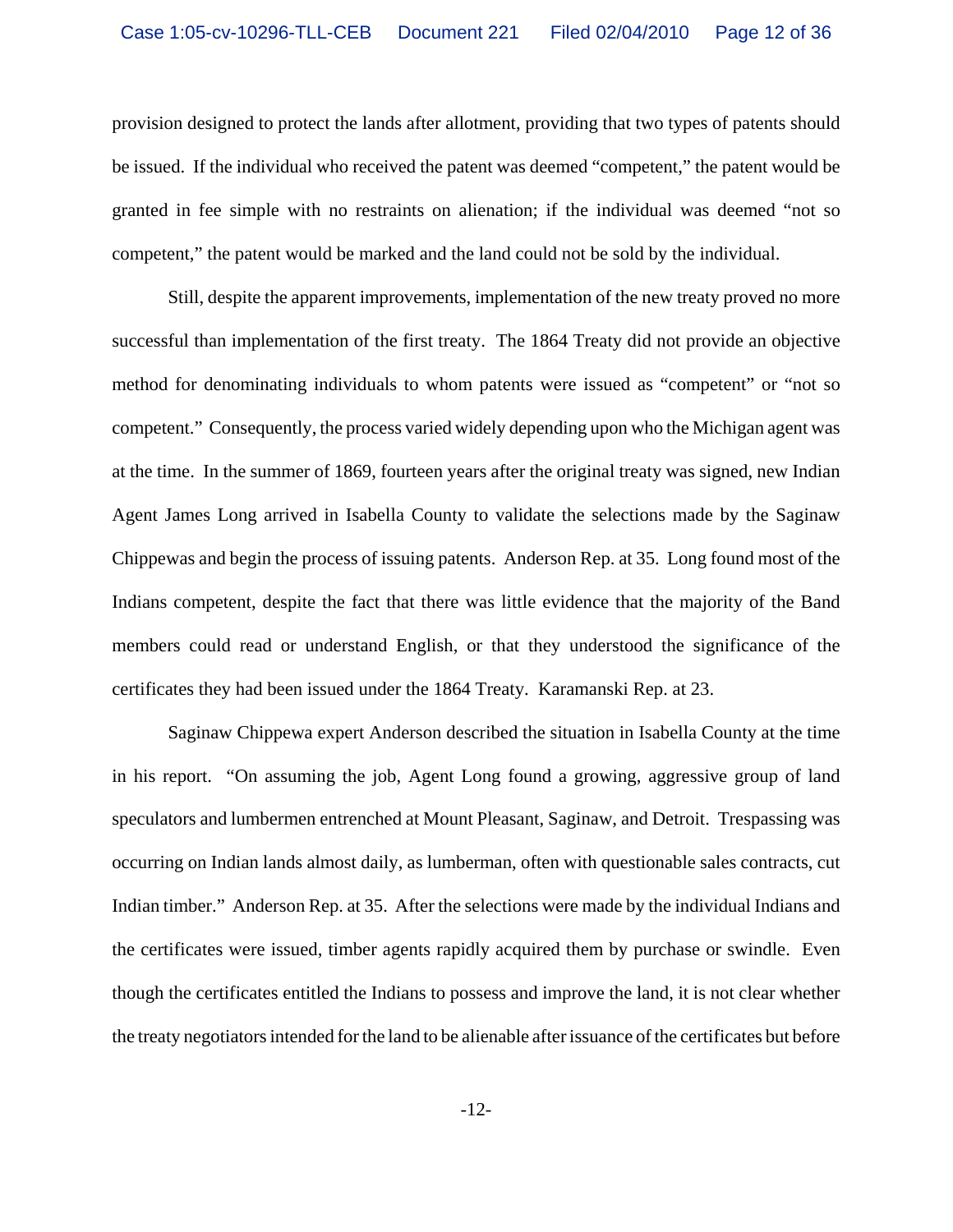receiving patents from the General Land Office. Written documentation of whether the individual was "competent," and thus whether the land could be sold without permission of the Commissioner of Indian Affairs, did not take place until the patent was issued.

In any event, a federal judge in the Western District of Michigan informed Agent Long by letter that land certificates entitled the Saginaw, Swan Creek, and Black River Chippewas to sell their allotments. Anderson Rep. at 36. Sales happened quickly over the next decade, many before the first patents arrived in 1871. Allegations of fraud—many involving prominent Saginaw businessmen like Rust and Arthur Hill—clouded many of the transactions. According to one account, a young Arthur Hill "borrowed" an Indian agent's luggage from a train station in Clare, staying up all night to copy the names of the Chippewa to whom patents were to be issued. The goal was apparently to find the individuals and buy their allotments before sales were prohibited by issuance of patents or other lumber speculators found the individuals and purchased the land. *Id.* at 48–50. By the time the Indian Reorganization Act passed in 1934, only 120 of the nearly 100,000 unsold acres reserved from sale pursuant to the treaties were still owned in fee simple by Chippewa Indians. Karamanski Rep. at 65. An additional 1,666 acres were held pursuant to restricted patents, but the ownership structure of this land was so divided that it held little practical value. Edmunds Rep. at 47.

The Indian Reorganization Act of 1934, 25 U.S.C. § 461 et seq., was intended to return a greater measure of sovereignty to the Indian tribes living within the United States, and stop the loss of Indian-owned land through sale by individuals and tribes. *Cohen's Handbook of Federal Indian Law* § 1.05 at 84 (Nell Jessup Newton et al., eds., 2005 & supp. 2009). The successor to the Saginaw, Swan Creek, and Black River Bands of Chippewa—Plaintiff Saginaw Chippewa Indian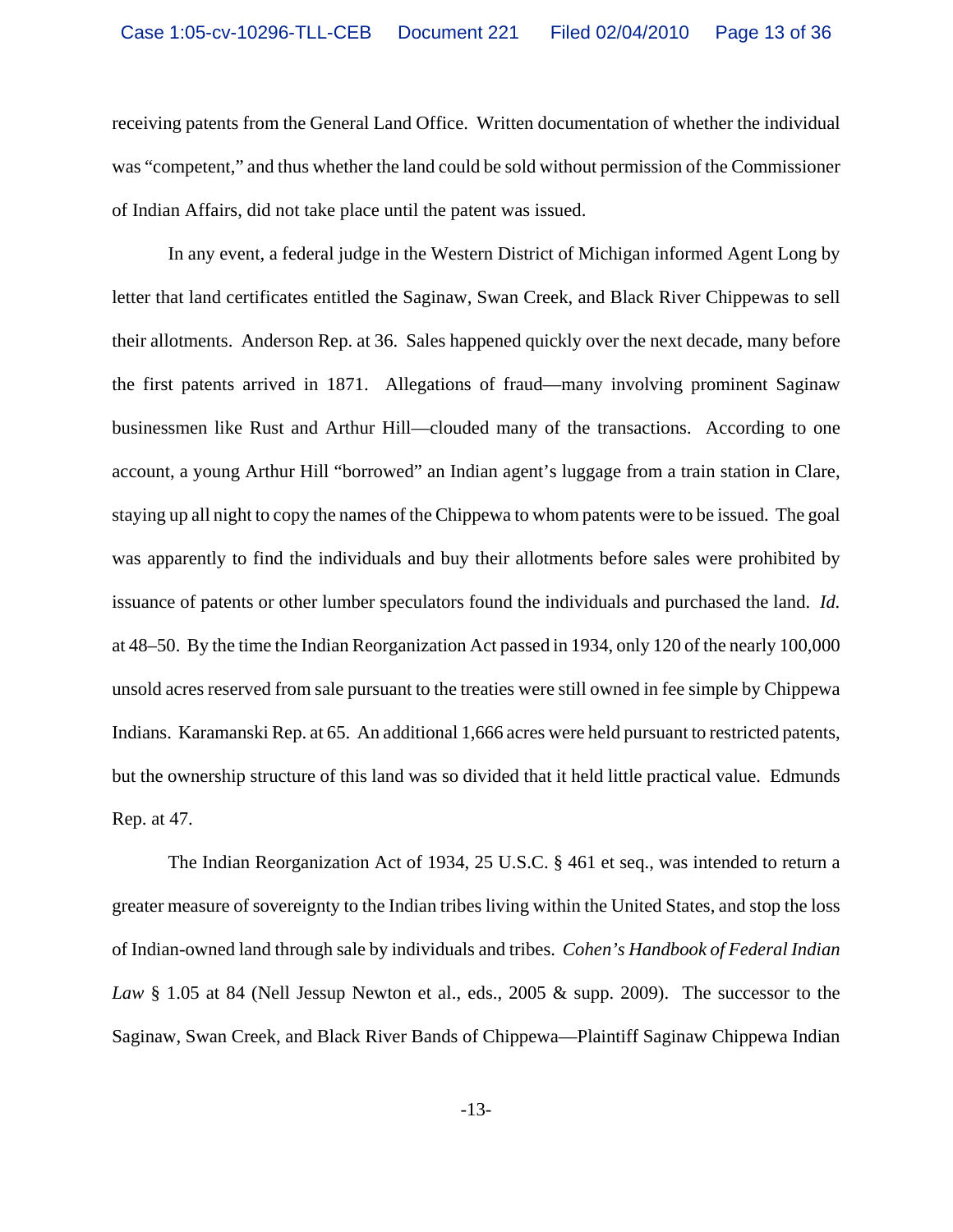Tribe of Michigan—was formed pursuant to the Indian Reorganization Act in 1937. The statute's provisions regarding tribal sovereignty, however, proved to be largely unsuccessful, and the provisions regarding preservation of Indian-owned land, although "remarkably successful," came too late to preserve Chippewa ownership of the land in the six townships. *Id.* Although the Indian Reorganization Act allowed the Saginaw Chippewa to reacquire some of the land they lost in the aftermath of the 1855 and 1864 Treaties, they only regained control of one or two thousand acres of land in the six townships. Edmunds Rep. 48, 53.

### **II**

The parties have retained a skilled group of scholars to assist in understanding the treaties and the context from which they arose. The State Defendants have retained two experts, Drs. Anthony Gulig and Theodore Karamanski, to support their position. Gulig is an associate professor of history at the University of Wisconsin-Whitewater, where he teaches multiple courses, including American West, American Indian History, Introduction to American Indian Studies, American Indian Law and Policy, United States Experience in a World Context, and North American Environmental History. Gulig CV; [Dkt. # 188-3]. Gulig earned a Ph.D. in 1997 from the University of Saskatchewan, where he studied Canadian history with an "emphasis on Canadian and American Indian-white relations and Indian policy[.]" *Id.* His dissertation discussed relations between the government and Indians living in northern Saskatchewan and Wisconsin between 1900 and 1940. Gulig also holds two degrees in history from the University of Wisconsin-Eau Claire.

Gulig has published scholarship on Indian history and Indian law in dozens of journals, including *Native Studies Review*, *The American Indian Quarterly*, and *Tulsa Law Review*. He has also served as an expert witness for the defense in a Canadian Provincial Court case, and an expert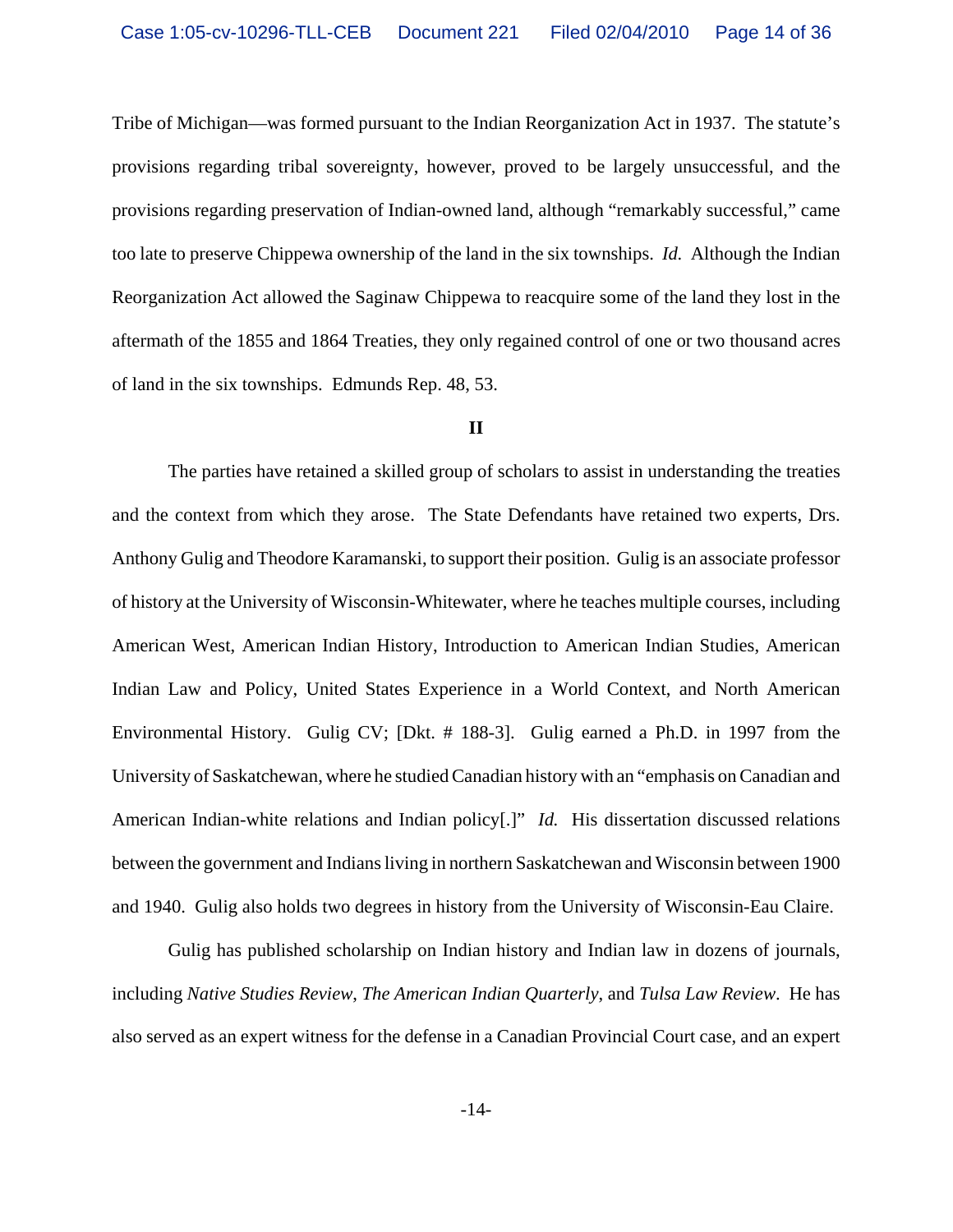witness for the State of Michigan in *Keweenaw Bay Indian Community v. Naftaly*, 370 F. Supp. 2d 620 (W.D. Mich. 2005) *aff'd by* 452 F.3d 514 (6th Cir. 2006).

Karamanski is a professor of history at Loyola University of Chicago, where he has taught courses including United States History 1865, History of the Frontier in the United States, History of Canada, Public History Method and Theory, and American Indian History. Karamanski CV; [Dkt. # 189-1]. Karamanski also completed his education at Loyola, earning a Ph.D. in history from the university in 1979 and an undergraduate degree in 1975. Karamanski has published several books and dozens of papers on a wide range of historical topics. Unlike the majority of the retained experts involved in the case, however, his focus, at least until quite recently, has not been on Indian history or the particular experiences of American Indians.

The United States has also retained two experts, Drs. Frederick E. Hoxie and R. David Edmunds. Hoxie is the Swanlund Professor of History at the University of Illinois in Urbana, where he teaches multiple courses, including Native American History, American Indian Law, History of the United States to 1877, Problems in Native American History, Research Seminar in Native American History, The Indians of Illinois, and Natives and Newcomers in the Pacific. Hoxie CV; [Dkt. # 207-3]. Hoxie earned a Ph.D. in 1977 and an M.A. in 1976 from Brandeis University, where he concentrated his studies on the history of American civilization. His Ph.D. thesis was entitled "Beyond Savagery: The Campaign to Assimilate the Indians, 1880-1920."

Hoxie has published dozens of articles and books on topics related to Indian history in America. He has served as an expert witness or consultant in numerous cases in federal court; usually, but not always, appearing on behalf of the United States or a federal agency. *See, e.g.*, *Solem v. Bartlett*, 465 U.S. 463 (1984); *United States v. Blaine County*, 363 F.3d 897 (9th Cir.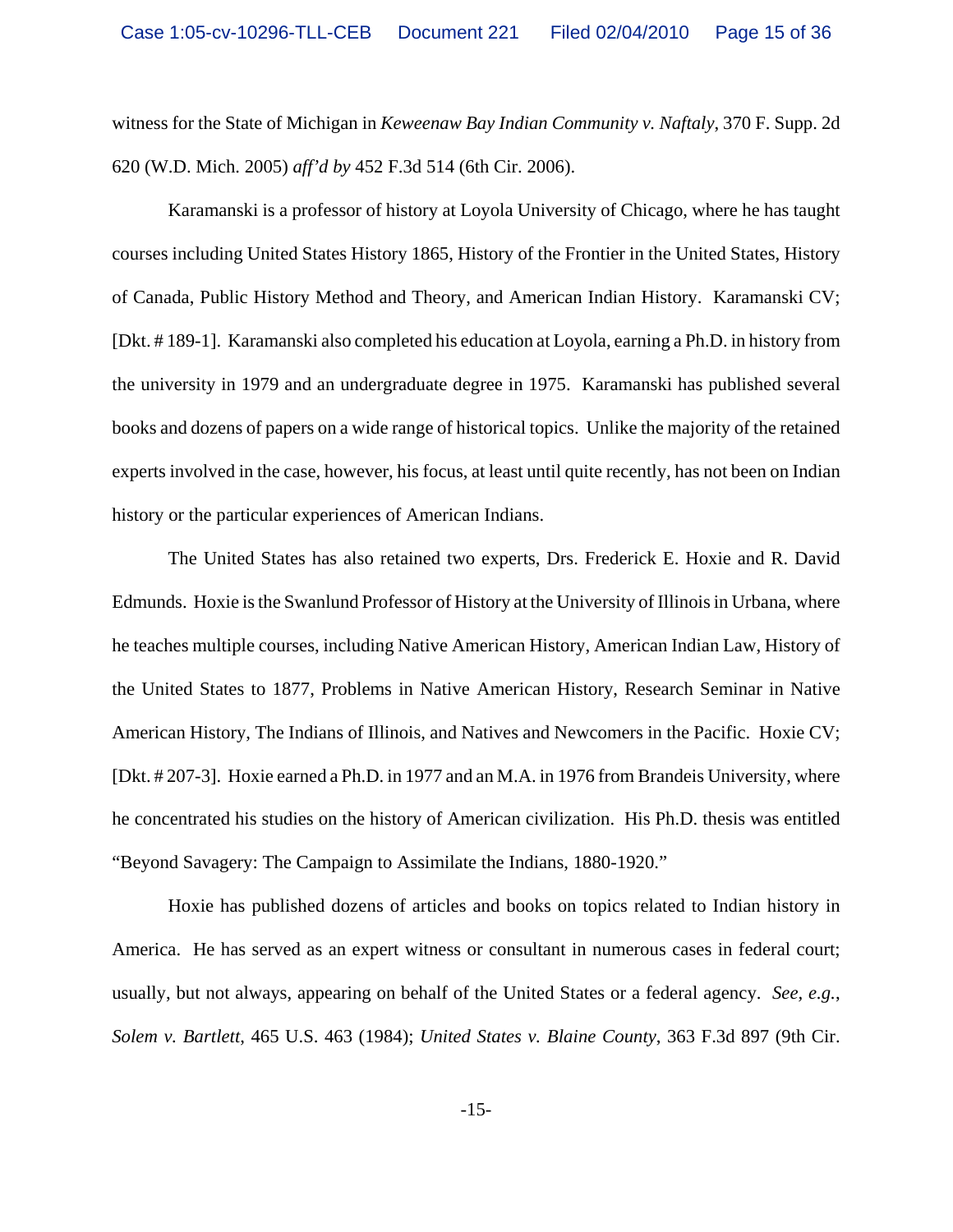2004); *United States v. Dupris*, 612 F.2d 319 (8th Cir. 1979); *United States v. A Juvenile*, 453 F. Supp. 1171 (D.S.D. 1978).

Edmunds is the Watson Professor of American History at the University of Texas at Dallas, where he teaches courses in American History and Native American History. Edmunds CV; [Dkt. # 207-4]. Edmunds received his B.A. from Millikin University in Decatur, Illinois, his M.A. from Illinois State University, and a Ph.D. in American History from the University of Oklahoma. He has published numerous articles and books on the topic of "Native American people in the Great Lakes and Midwest," including one that was nominated for the Pulitzer Prize in Biography. *Id.* He has previously prepared historical reports to support litigation involving issues of American Indian law. *See, e.g.*, *Seneca-Cayuga Tribe of Okla. v. Town of Aurelius*, 233 F.R.D. 278 (N.D.N.Y. 2006).

The Saginaw Chippewa retained three experts in conjunction with this litigation, Drs. Gary Clayton Anderson, Bruce M. White, and J. Randolph Valentine<sup>3</sup>. Anderson is a Professor of History at the University of Oklahoma, where he teaches courses in United States History and American Indian History. Anderson CV; [Dkt. # 190-A at 86]. Anderson earned his B.A. from Concordia College in Moorhead, Minnesota, an M.A. from the University of South Dakota, and a Ph.D. from the University of Toledo in 1978. Anderson has published numerous articles and books on American Indian History, including one, *Conquest of Texas: Ethnic Cleansing in the Promised Land, 1820-1875*, that was nominated for the Pulitzer Prize in History. Anderson has previously served as an expert witness in litigation related to Indian history, including service as an expert witness for the State of Michigan in 2005.

<sup>&</sup>lt;sup>3</sup>Valentine is a linguistics expert whose report and proposed testimony have not been challenged. Consequently, it is unnecessary to consider his qualifications to offer expert testimony at this time.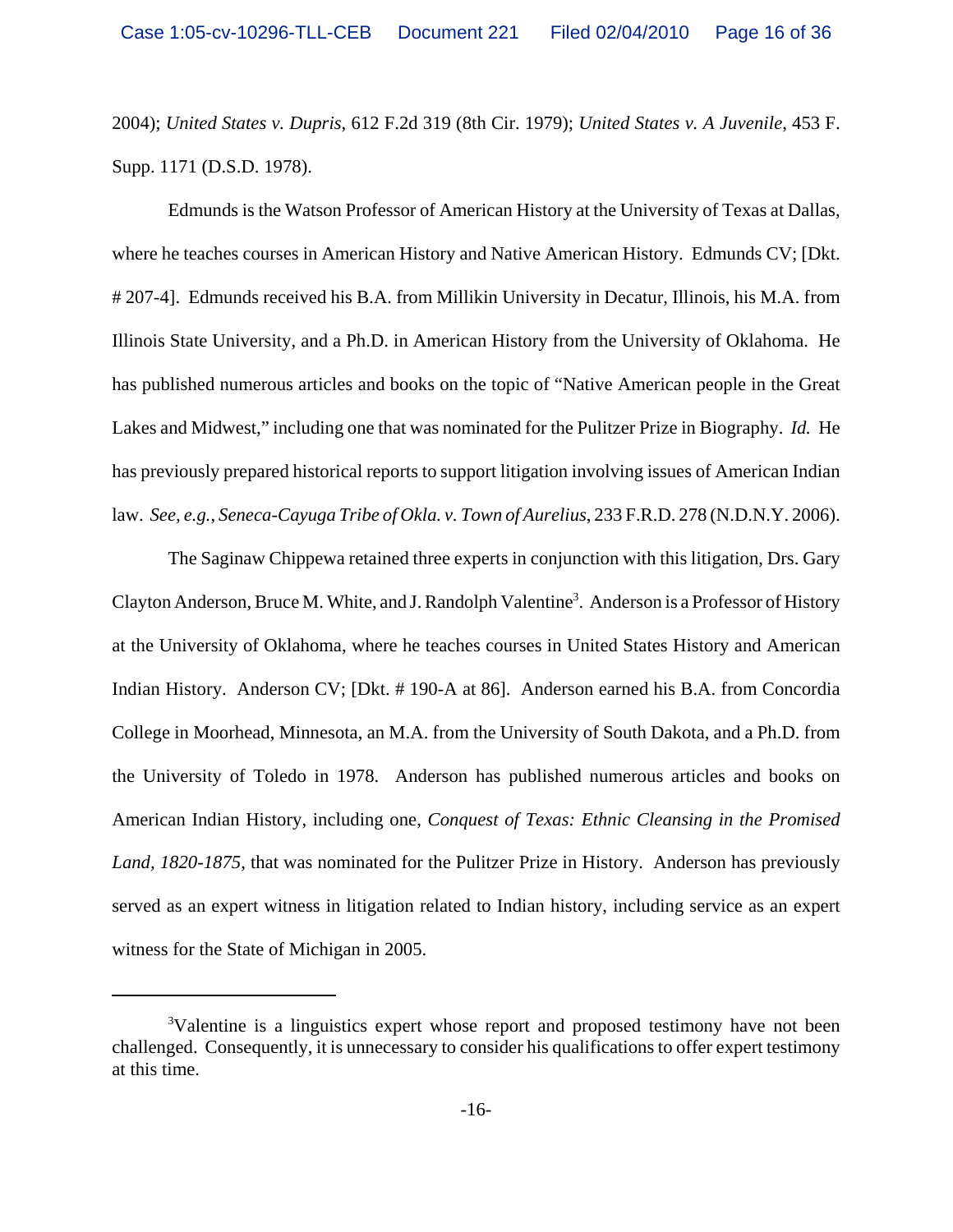White is the only retained expert involved in this case who is not a professor. Rather, he is a "[f]ree-lance consultant, anthropologist, and historian" for Turnstone Historical Research of St. Paul, Minnesota. He has an extensive educational and professional background in American Indian history. White CV; [Dkt. 189-B at 102]. White earned a B.A. from the University of Minnesota in 1978, an M.A. from McGill University, Montreal, in 1985, and a Ph.D. in anthropology from the University of Minnesota in 1994. His Ph.D. dissertation was entitled "Familiar Faces: The Photographic Record of the Minnesota Anishinaabeg." *Id.* Although not a professor, White has published numerous articles and manuscripts on American Indian history, focusing primarily, but not exclusively, on Indians from Minnesota and Canada. He has also served extensively as an expert witness and researcher on litigation related to Indian history, serving both Tribes and governmentbased parties. *See, e.g.*, *Minnesota v. Mille Lacs Band of Chippewa Indians*, 526 U.S. 172 (1999).

### **III**

The standard for the admissibility of expert testimony is set forth in Federal Rule of Evidence

702. It provides:

If scientific, technical, or other specialized knowledge will assist the trier of fact to understand the evidence or to determine a fact in issue, a witness qualified as an expert by knowledge, skill, experience, training, or education, may testify thereto in the form of an opinion or otherwise, if (1) the testimony is based upon sufficient facts or data, (2) the testimony is the product of reliable principles and methods, and (3) the witness has applied the principles and methods reliably to the facts of the case.

Fed. R. Evid. 702.

In *Daubert v. Merrell Dow Pharmaceuticals, Inc.*, 509 U.S. 579 (1993), the U.S. Supreme Court explained that trial judges "must ensure that any and all scientific testimony or evidence admitted is not only relevant, but reliable." *Id.* at 589. The Court enumerated four nonexclusive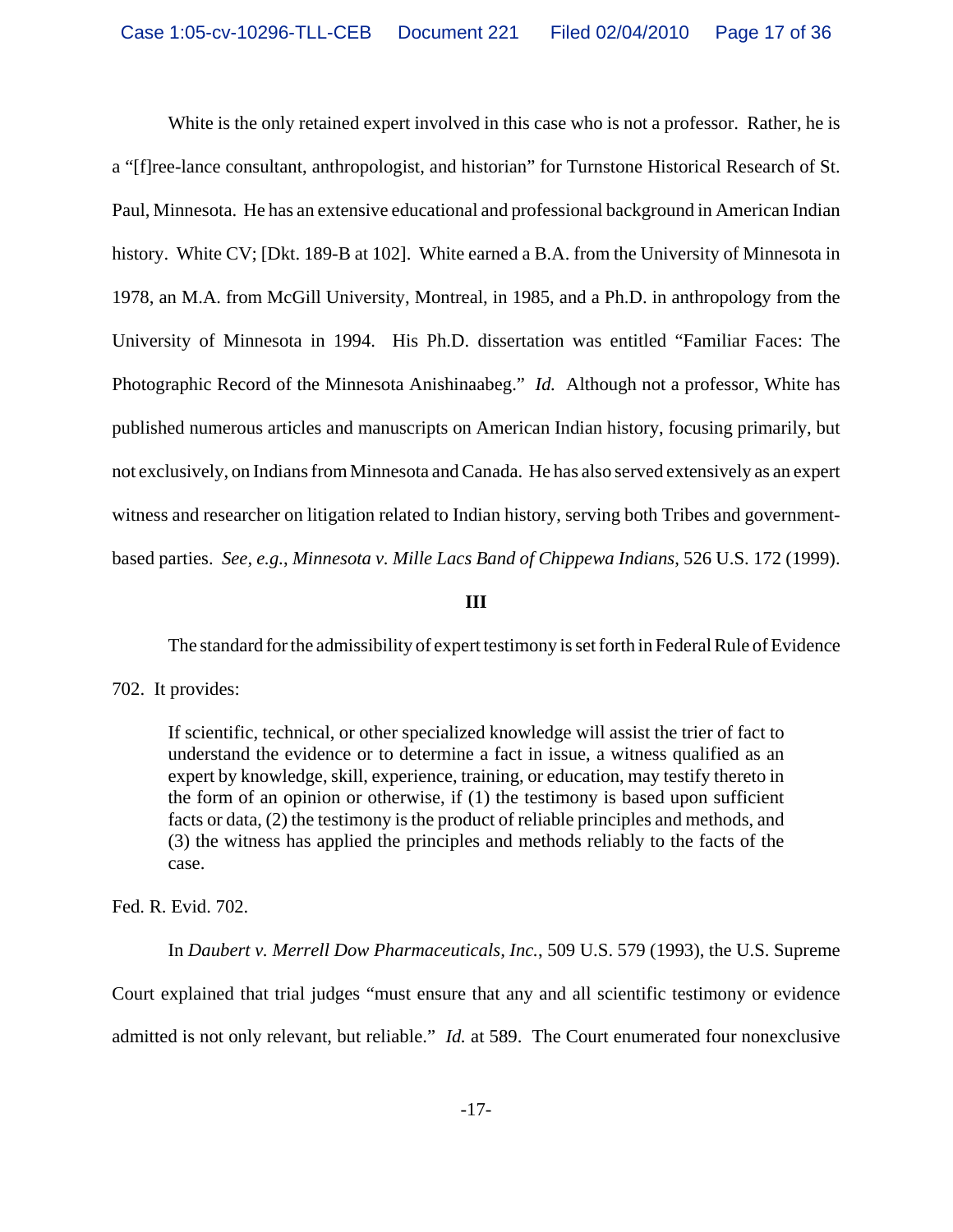factors for lower courts to employ in evaluating the admissibility of scientific evidence. Those factors include (1) whether the expert's "theory or technique . . . can be (and has been) tested"; (2) "whether the theory or technique has been subjected to peer review and publication"; (3) the theory or technique's "known or potential rate of error"; and (4) the "general acceptance" of the theory or technique by the "relevant scientific community." *Id.* at 593–94. Although *Daubert*'s analysis was specifically limited to "scientific" experts, *id.* at 589–90 n.8, the Court held in *Kumho Tire Co. v. Carmichael*, 526 U.S. 137 (1999), that the enumerated test was applicable to other types of "technical" and "specialized" knowledge as well. *Id.* at 147.

Determination of the initial qualifications of an expert to provide testimony is within the discretion of the district court. *Mannino v. Int'l Mfg. Co.*, 650 F.2d 846, 849 (6th Cir. 1981). "[T]he law grants a district court the same broad latitude when it decides *how* to determine reliability as it enjoys in respect to its ultimate reliability determinations." *Kumho Tire*, 526 U.S. at 142 (citing *Gen. Elec. Co. v. Joiner*, 522 U.S. 136, 143 (1997)).

The *Daubert* factors are not particularly helpful in this case. *See First Tenn. Bank Nat. Ass'n v. Barreto*, 268 F.3d 319, 335 (6th Cir. 2001) (citing *United States v. Jones*, 107 F.3d 1147, 1158 (6th Cir. 1997)). There is no way to "test" whether the experts' testimony concerning the historical understanding of the treaties is correct. Nor is it possible to establish an "error rate" for historical experts. Although publication, peer review, and general acceptance may be of some relevance to historical testimony, the parties briefs do not demonstrate that they are particularly helpful in this instance. Past publications on Indian history may indicate a particular expert is qualified to testify about Indian perception and understanding of events, but published research on the Saginaw, Swan Creek, and Black River Bands' understanding of the 1855 and 1864 treaties apparently does not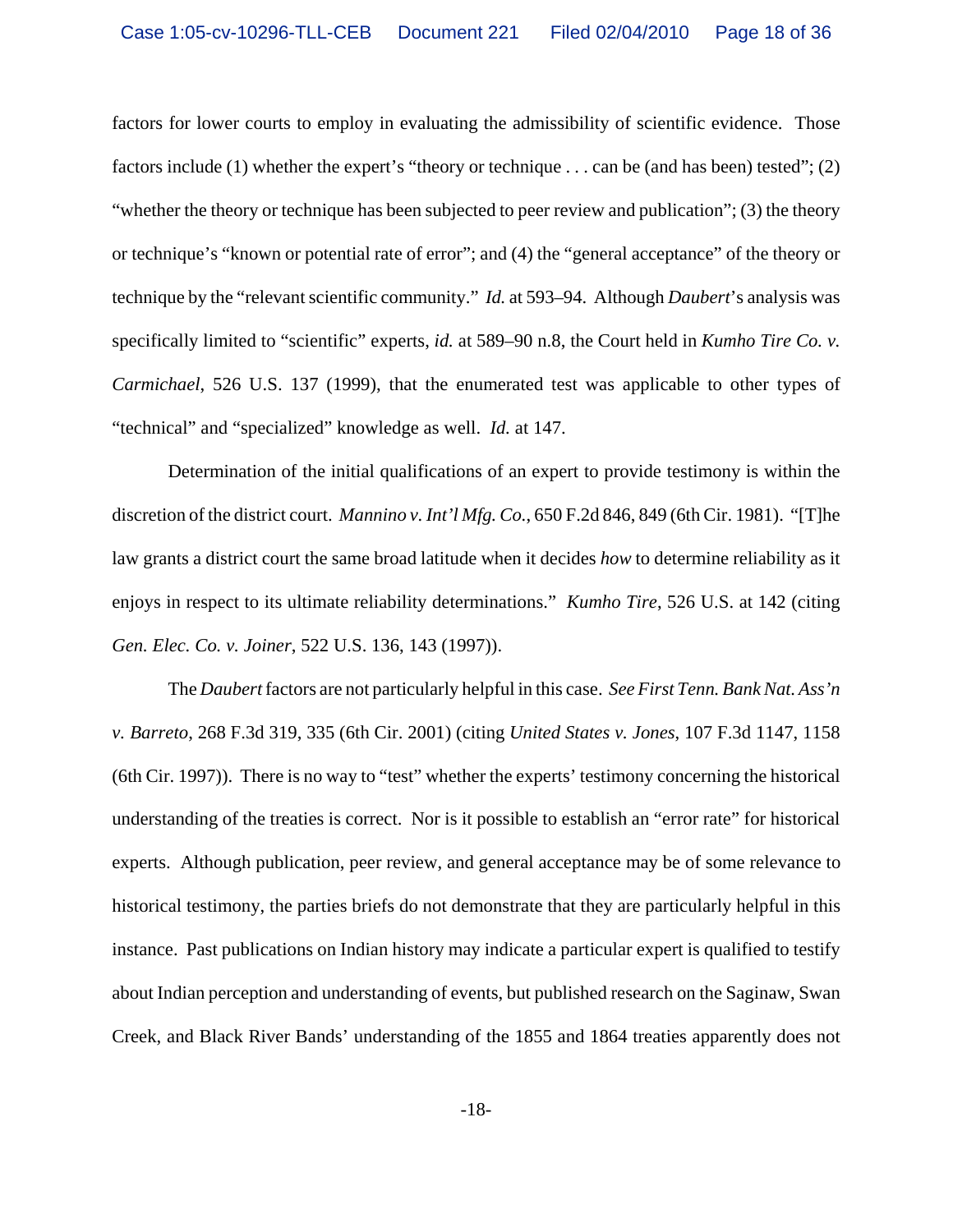exist. Moreover, even the most cursory review of the submitted reports reveals there is no generally accepted conclusion concerning the Chippewas' understanding of the treaties.

The limited applicability of the *Daubert* factors, however, does not relieve the Court of the duty to perform its gatekeeping function. *First Tenn. Bank*, 268 F.3d at 335. Other previously employed factors may be relevant, including whether the proposed expert's research and specialized knowledge was conducted for the purpose of the litigation or an independent purpose; whether the proposed expert has improperly extrapolated an unfounded conclusion from a generally accepted premise; whether the proposed expert has considered alternative explanations and conclusions; and whether the proposed expert has conducted the litigation analysis with the same level of "intellectual rigor" used outside the courtroom. Advisory Notes on 2000 Amendments, Fed. R. Evid. 702. No matter which factors are used, the key question remains the same: Does the expert possess "specialized knowledge" that will aid the trier of fact in determining a fact in issue, and is the proposed testimony the product of sufficient research that was conducted pursuant to reliable methods?

#### **A**

The Saginaw Chippewa filed a single motion challenging both the State Defendants' experts. [Dkt. # 190]. The Tribe first challenges Karamanski's qualifications to provide opinion testimony concerning the treaties of 1855 and 1864. Fed. R. Evid. 702 (providing a witness must qualify as an expert based on "knowledge, skill, experience, training, or education"). The Saginaw Chippewa do not question Karamanski's academic credentials as a historian, but instead focus on his particular area of expertise, which they contend is outside the realm of Indian history. In particular, the Saginaw Chippewa contend Karamanski "has not had meaningful research, publications, experience,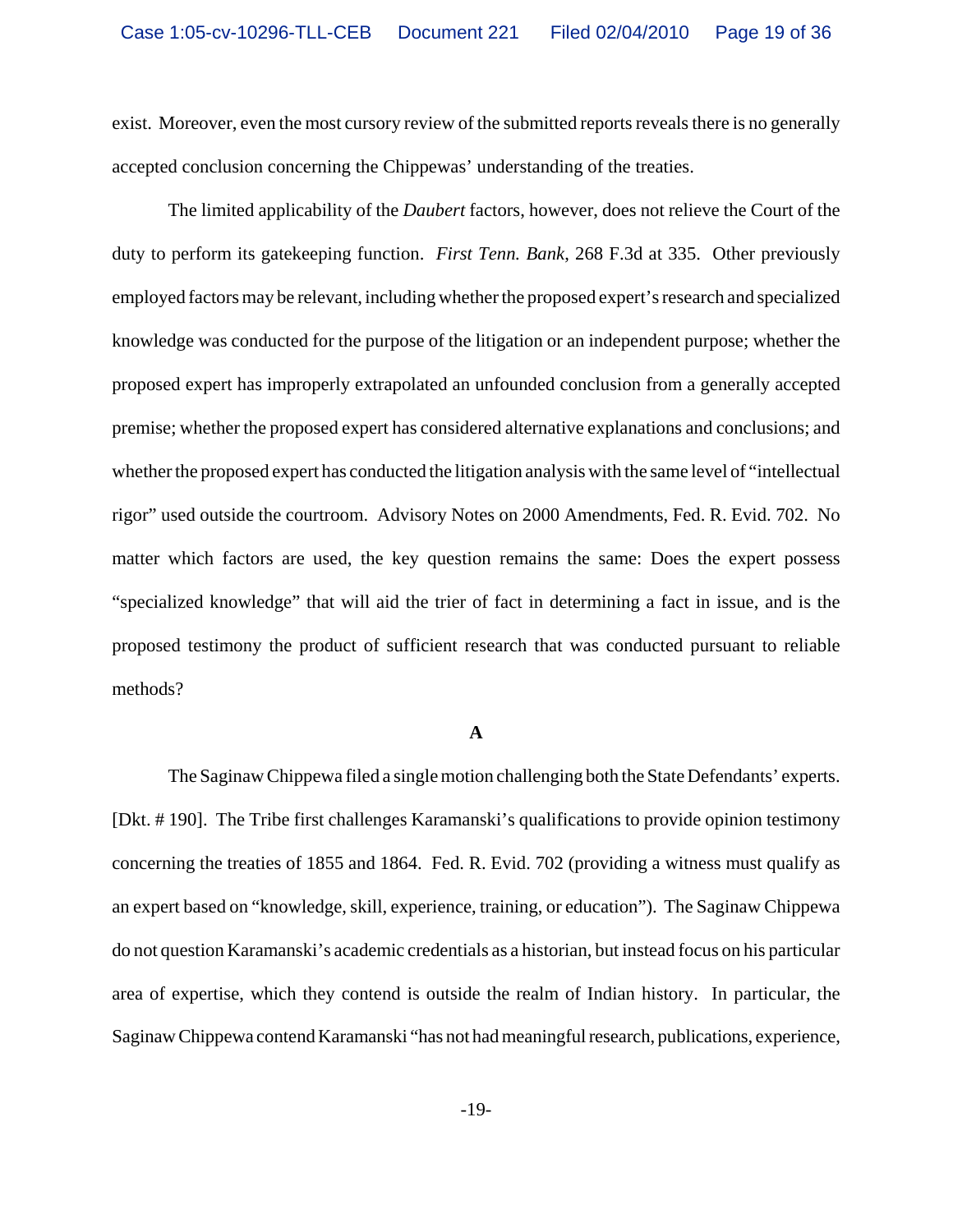or scholarship" in Indian history; his degrees are from a school, Loyola University of Chicago, that does not focus on Indian history; and his teaching career, also at Loyola, has focused on "public" and "frontier" history in the United States and Canada, rather than Indian history. Saginaw Chippewa Mot. at 6–12; [Dkt. # 190].

The State Defendants respond, citing an affidavit provided by Karamanski, by noting he studied Indian American history as an undergraduate and graduate student; taught courses focused on Indian history, and other courses that covered topics in Indian history; and, perhaps most importantly, he has conducted extensive research in the subject, particularly in the last ten years. *See* Aff. of Karamanski ¶¶ 4–7 & 12–14; [Dkt. # 209-1]. His research has resulted, inter alia, in a 1983 book on fur trade in remote parts of North America, focusing particularly on exploration by European traders and, to a lesser extent, their interactions with American Indians; an expert report prepared for the State of Michigan in a lawsuit captioned *United States v. Michigan*; and a booklength manuscript on Andrew J. Blackbird, a prominent Ottawa Indian from Michigan in the mid-tolate nineteenth century. *Id.* ¶¶ 8–9.

Karamanski is qualified to provide expert opinions concerning the historical interpretation of the 1855 and 1864 treaties. His qualifications to perform historical research are notable, as the Saginaw Chippewa acknowledge. To the extent he has, at times, focused on "public" and "frontier" history, rather than American Indian history, the potential biases created by his particular focus should be the subject of cross examination, not exclusion under *Daubert*. Permitting Karamanski to testify in this case is not akin to permitting a "divorce lawyer . . . to opine on patent law." *See Berry v. Detroit*, 25 F.3d 1342, 1352 (6th Cir. 1994). The quotation is notorious, but it is of limited application to this case. Karamanski's analysis, like the analysis of the other experts involved in the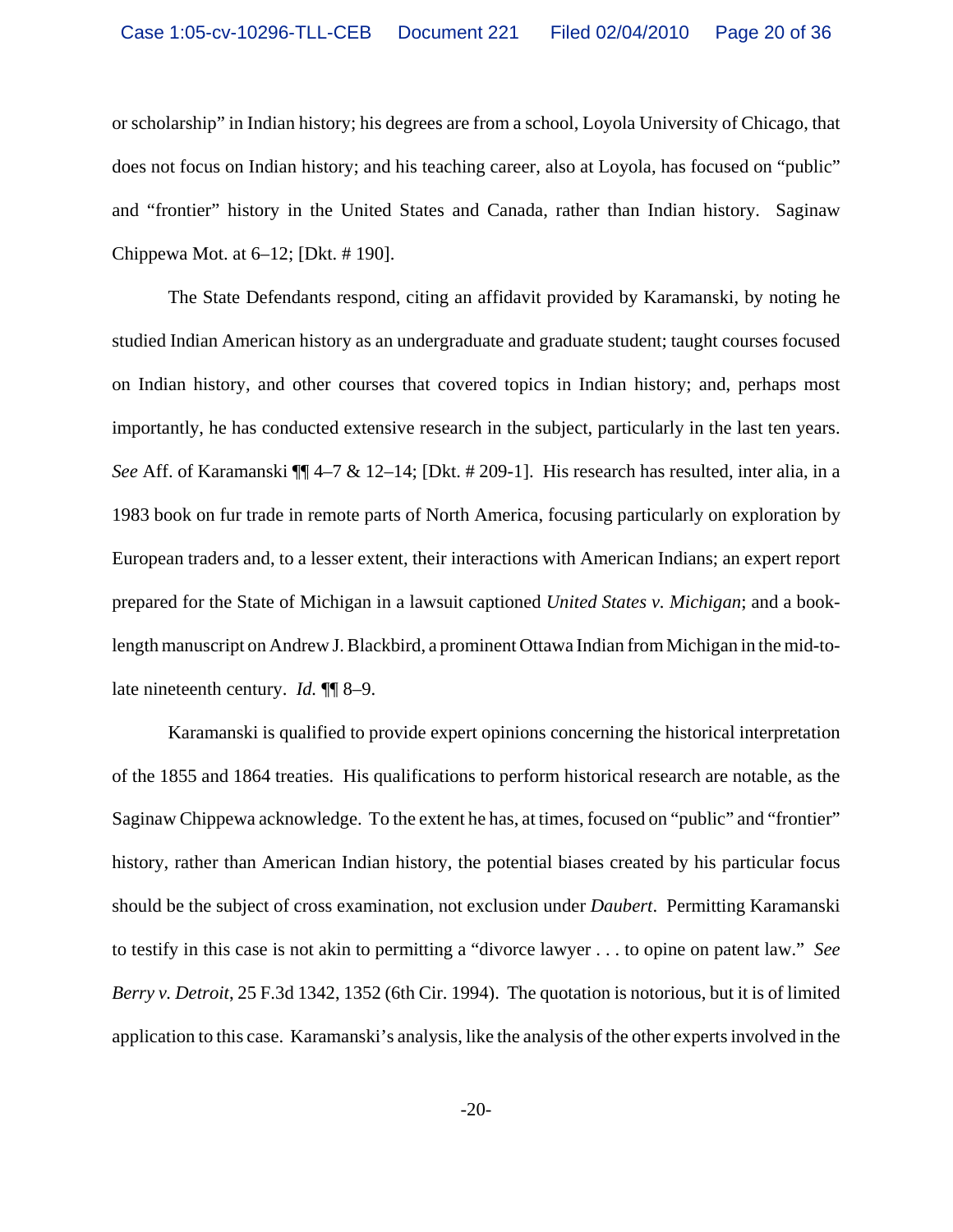case, was the product of extensive primary source research conducted specifically in preparation for this case. It is not beyond belief that a skilled divorce lawyer, provided with the necessary time and the budget, could submit a well reasoned, well researched brief addressing a question of patent law. Similarly, although Karamanski has focused his research, writing, and teaching more broadly on the American frontier, he has provided a well reasoned and well researched report on the experience of the Chippewa Indians living in mid-Michigan during the mid-to-late nineteenth century. Moreover, his recent work on the experience of American Indians in Michigan provides adequate context for the specific research required in this case. Karamanski's "knowledge, skill, experience, [and] education" qualify him to provide testimony on the historical understanding of the 1855 and 1864 treaties.

The Saginaw Chippewa next contend that the testimony of Karamanski and Gulig should be excluded because it is not reliable. Fed. R. Evid. 702 (noting expert testimony must be "the product of reliable principles and methods"); *see also Daubert*, 509 U.S. at 589 ("[T]he trial judge must ensure that any and all scientific testimony or evidence admitted is not only relevant, but reliable."). The Saginaw Chippewa contend the Karamanski and Gulig have not cited a sufficient number of primary sources or utilized the correct resource collections; in short, that they have not conducted sufficient research to ensure the reliability of their opinions. Saginaw Chippewa Mot. at 12–19.

The Saginaw Chippewa will have an opportunity at trial to impeach Karamanski and Gulig with contrary evidence the experts did not address, but, as the State Defendants correctly note, the number of sources cited by an expert may not be a strong predictor of the reliability of that expert's research. Nor have the Saginaw Chippewa pointed to a specific primary source available at the research centers suggested by the Saginaw Chippewa, including their own Ziibiwing Center, that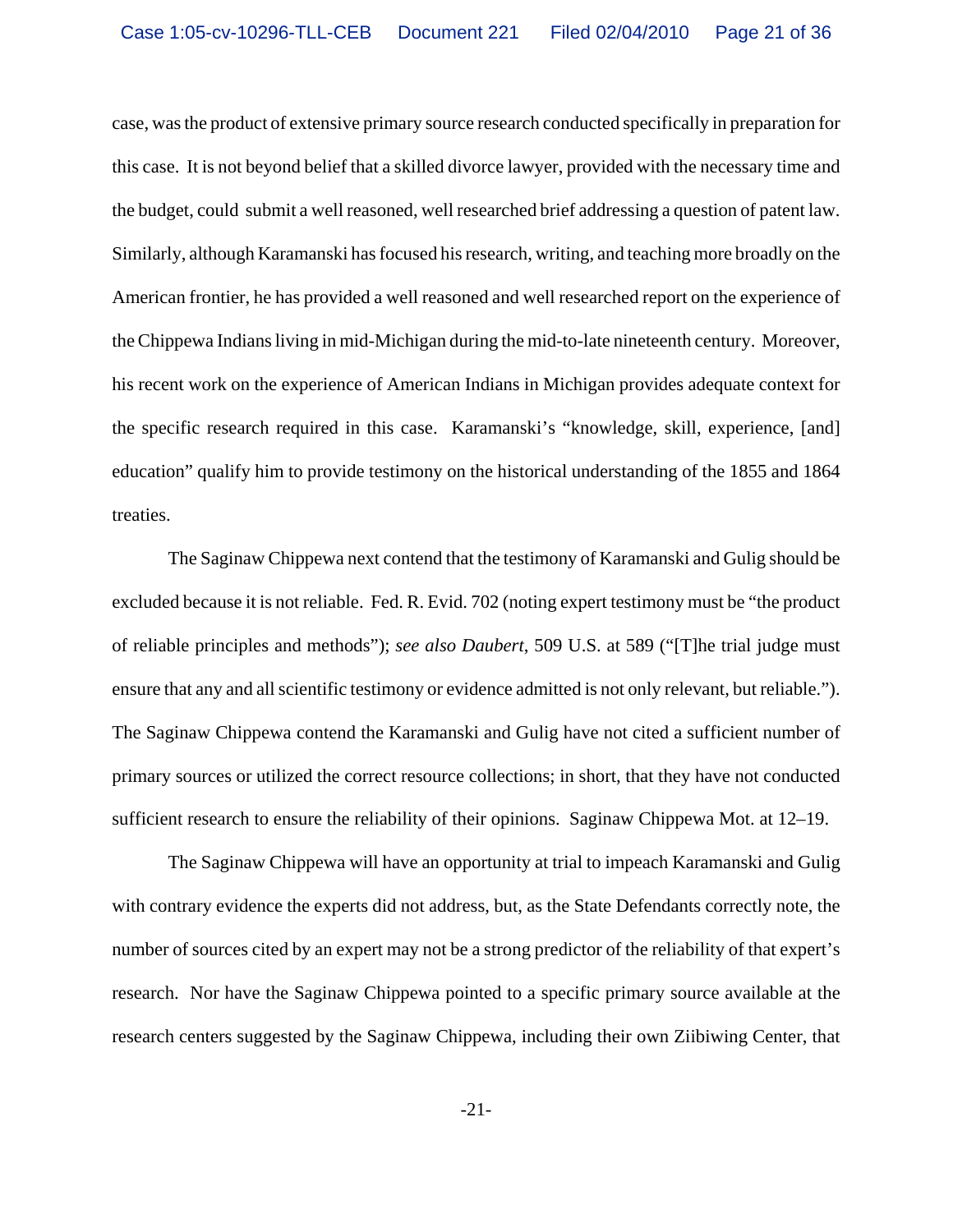was not available at the research centers used by Karamanski and Gulig. Ultimately, while the State Defendants' experts may have spent less time reviewing primary sources than the Saginaw Chippewa would have liked, they have, for the most part, accurately cited the primary sources they have relied upon and provided those sources to the Court. Some of their opinions may be impeached by reference to additional sources not cited in their reports, but their reports and testimony will not be excluded from evidence because they did not cite every relevant document.

The remaining twenty-seven pages of the Saginaw Chippewa *Daubert* motion is devoted to the Tribe's third argument, contending that the reports and proposed testimony of the State Defendants' experts are not reliable because they are based on a flawed methodology. Fed. R. Evid. 702 (noting expert testimony must be "the product of reliable principles and methods . . . applied . . . reliably to the facts of the case"). The Saginaw Chippewa first contend that the State Defendants' methodology is flawed because they began their research with a predetermined conclusion, and then ignored evidence that did not corroborate that particular view of the facts. Saginaw Chippewa Mot. at 22–36.

In support of their assertion that Karamanski reached a conclusion before he started his research, the Saginaw Chippewa emphasize that his stated reason for not collecting documents from the Ziibiwing Center was that he "didn't think it would be right to use that information in a case that was contrary to the Saginaw Chippewa." *Id.* at 23. According to the Saginaw Chippewa, the statement demonstrates that Karamanski had decided to write a report "contrary to" the Plaintiffs' position before he began his research. The State Defendants' respond that Karamanski is an expert on the "ethics" of providing expert historical testimony, publishing a book on professional ethics for historians in 1990, and that he understands historians who provide expert testimony should not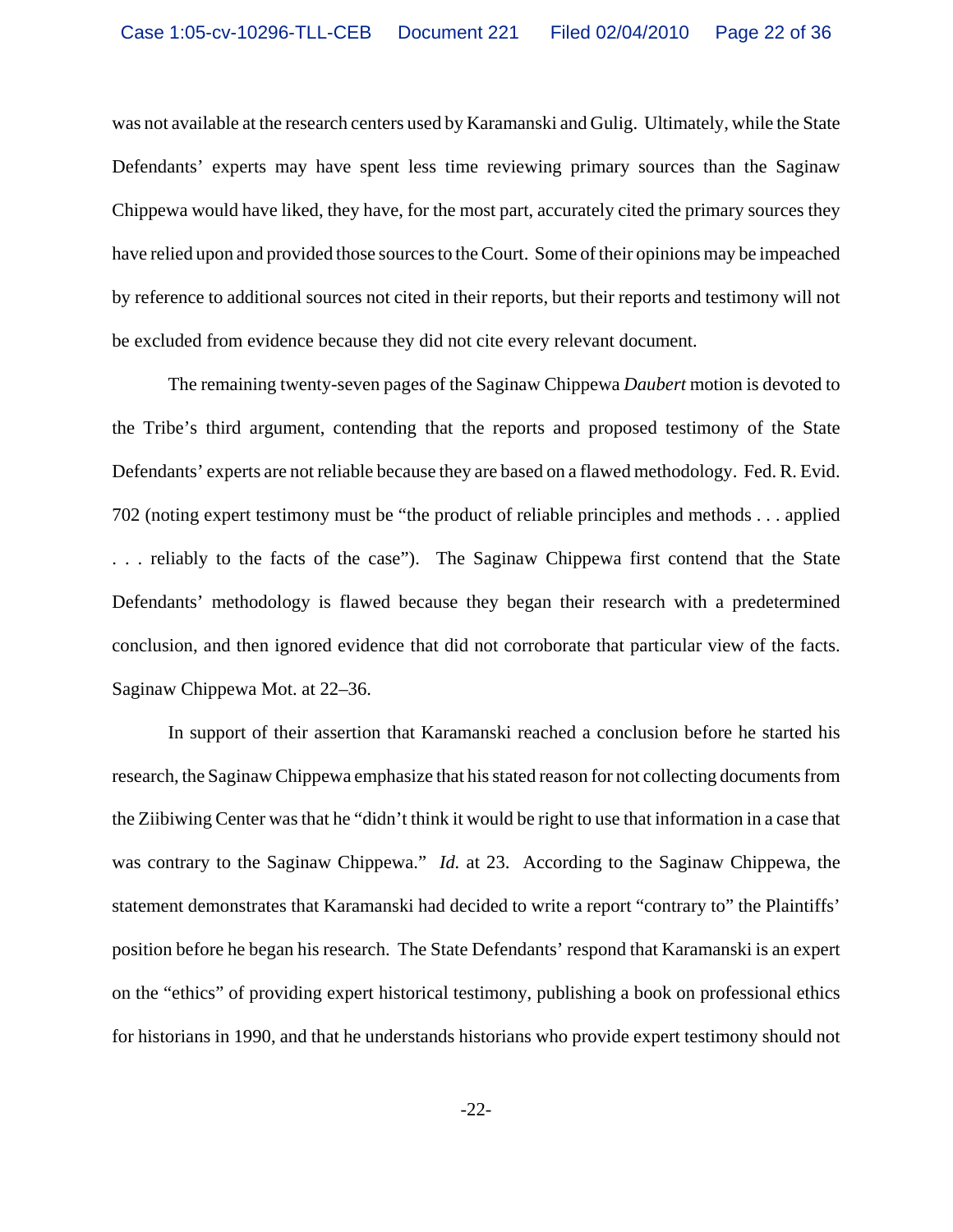act as advocates. Karamanski Aff. ¶ 5.

Karamanski's statement that he did not collect documents for the Ziibiwing Center because he did not want to use the Tribe's own data against it is some evidence that he was sensitive to the fact that he was being compensated to conduct research by an entity interested in a particular conclusion. He was aware of the perceived bias that arises out of the fact that he was retained to support the State Defendants' efforts to defend the case. Karamanski knew that the State Defendants' intended to argue that the 1855 and 1864 treaties did not establish a reservation in Isabella County, providing the Saginaw Chippewa with sovereign control over the land in question. He was aware that, if his historical research led to a similar conclusion about tribal sovereignty, the State Defendants would use his research to support their position. But his statement concerning the Ziibiwing Center is not strong evidence that he began his research with a predetermined conclusion or that he intentionally ignored evidence that was contrary to that allegedly predetermined view. In short, it is an insufficient reason to doubt his own sworn statement that he "evaluated the evidence in this case in accordance with the best practices of the historical profession, unbiased by personal, political, or pecuniary influence." Karamanski Aff. ¶ 5. Karamanski's testimony will not be excluded on the grounds that it was "predetermined."

It is worth noting that all of the historical experts involved in this case are aware of the position of the party funding their research. Indeed, the "pressure" faced by historical experts when called on to prepare a report or offer testimony in support of litigation are immense. *See* Daniel A Farber, *Adjudication of Things Past: Reflections on History as Evidence*, 49 Hastings L.J. 1009, 1011–12 (1998). Use of historical experts in litigation requires scholars who are trained to seek answers through objective analysis into an arena where the answers come from comparing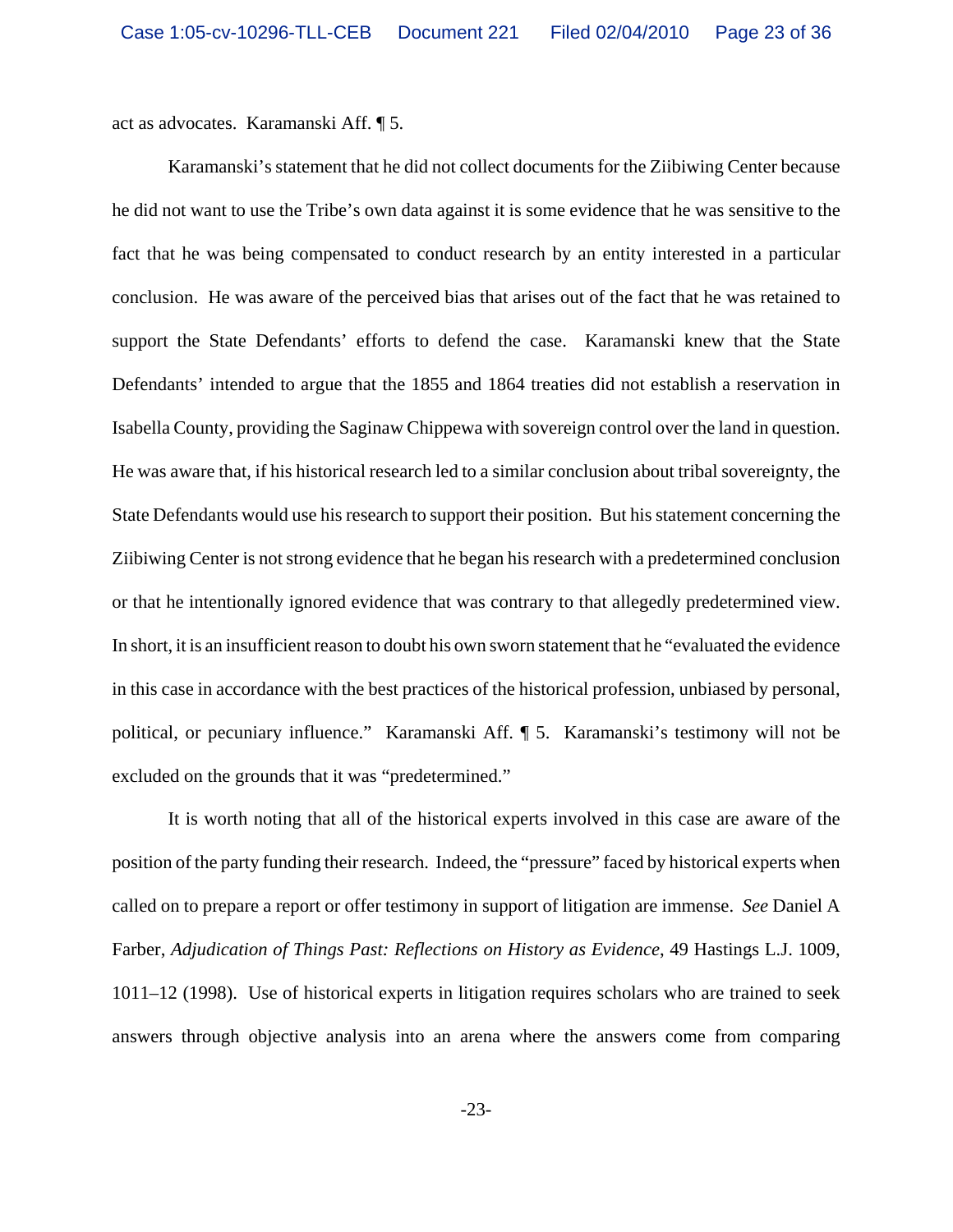arguments made by opposing sides. *See* Maxine D. Goodman, *Slipping Through the Gate: Trusting* Daubert *and Trial Procedures to Reveal the 'Pseudo-Historian' Expert Witness and to Enable the Reliable Historian Expert Witness—Troubling Lessons from Holocaust-Related Trials*, 60 Baylor L. Rev. 824 (2008); Matthew J. Festa, *Applying a Usable Past: The Use of History in Law*, 38 Seton Hall L. Rev. 479 (2008); Jonathan D. Martin, Note, *Historians at the Gate: Accommodating Expert Historical Testimony in Federal Courts*, 78 N.Y.U.L. Rev. 1518 (2003). Nevertheless, the historical evidence provided is necessary to the resolution of this case, and the presence of bias and advocacy in an otherwise objective discipline will require careful analysis of the evidence provided by the experts, not exclusion.

Similarly, the Saginaw Chippewa argue that Gulig's testimony should be excluded as predetermined. They contend that his major premise—that the Chippewas were eager to relinquish their tribal organization and sovereignty in order to become full citizens of the state of Michigan—has previously been called into doubt by a Western District of Michigan court and the Sixth Circuit. *See Keweenaw Bay Indian Cmty. v. Naftaly* (*Naftaly I*), 370 F. Supp. 2d 620 (W.D. Mich. 2005); *aff'd by Naftaly II*, 452 F.3d 514 (6th Cir. 2006).

Putting aside the fact that the *Naftaly* courts were dealing with a different Band of Chippewa Indians and a different treaty, the specific testimony those courts questioned was his "conclusory assertion" that " 'Indians wanted to participate as citizens of the state, and taxation was an important part of that citizen participation.' " *Naftaly II*, 452 F.3d 514, 526. The issue raised in *Naftaly* was whether the state could impose and collect property taxes on Indian-owned land within a recognized reservation. The Sixth Circuit questioned Gulig's conclusory assertion that the Indians' desire for state citizenship led to their recognition and acceptance of taxation, not his research into the Indians'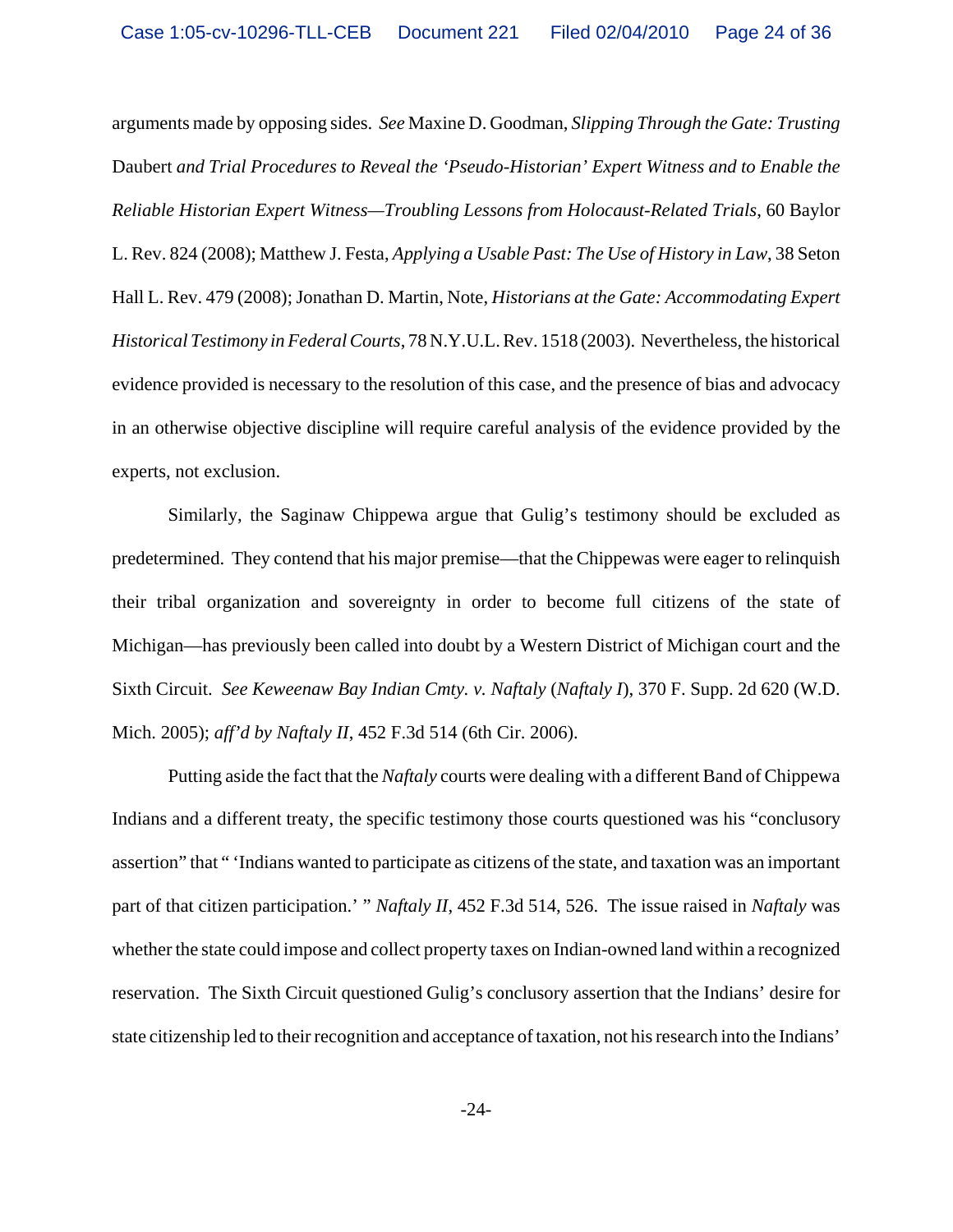underlying reasons for negotiating the treaty.

Taxation, by reason of the parties' stipulation, is not an issue in this case. More importantly, there is evidence that the Saginaw, Swan Creek, and Black River Bands wanted to participate as citizens of the State of Michigan. Whether, as a result of their desire for state citizenship, they intended to abandon their tribal organization is another issue altogether. The *Naftaly* courts were not prepared to conclude, based on the fact that the Lake Superior Band of Chippewa wanted to become citizens of Michigan, that they also wanted and intended to be taxed. It is not yet time to consider whether or to what extent the Saginaw, Swan Creek, and Black River Bands' desire to become citizens of Michigan included a willingness or intention to give up their individual association with a particular band and abandon their tradition of communal living. However, the question itself is not so far fetched that Gulig's report and testimony should be excluded from trial. *See* Saginaw Chippewa Mot. at 30.

The Saginaw Chippewa also dispute specific facts contained in the Gulig and Karamanski reports, and contend that the factual errors demonstrate the expert reports are the product of unreliable methods. Fed. R. Evid. 702. Gulig, as the State Defendants' admit, incorrectly attributed a 1904 comment from a biography of Conrad Weiser to Weiser himself. *Id.* at 28. Karamanski made the hyperbolic suggestion that "old" or "former" Isabella Reservation was the "most common way" primary source documents from the "first three decades of the twentieth century" referred to the six townships. He cited only five sources to support his statement, while the Saginaw Chippewa were able to produce thirty-one sources at his deposition to contradict him. *Id.* 32. Such "extrapolation" of a generalization from insufficient data may be a "red flag" that the expert's testimony is unreliable, *Best*, 563 F.3d at 177, but it does not, without more, require exclusion of that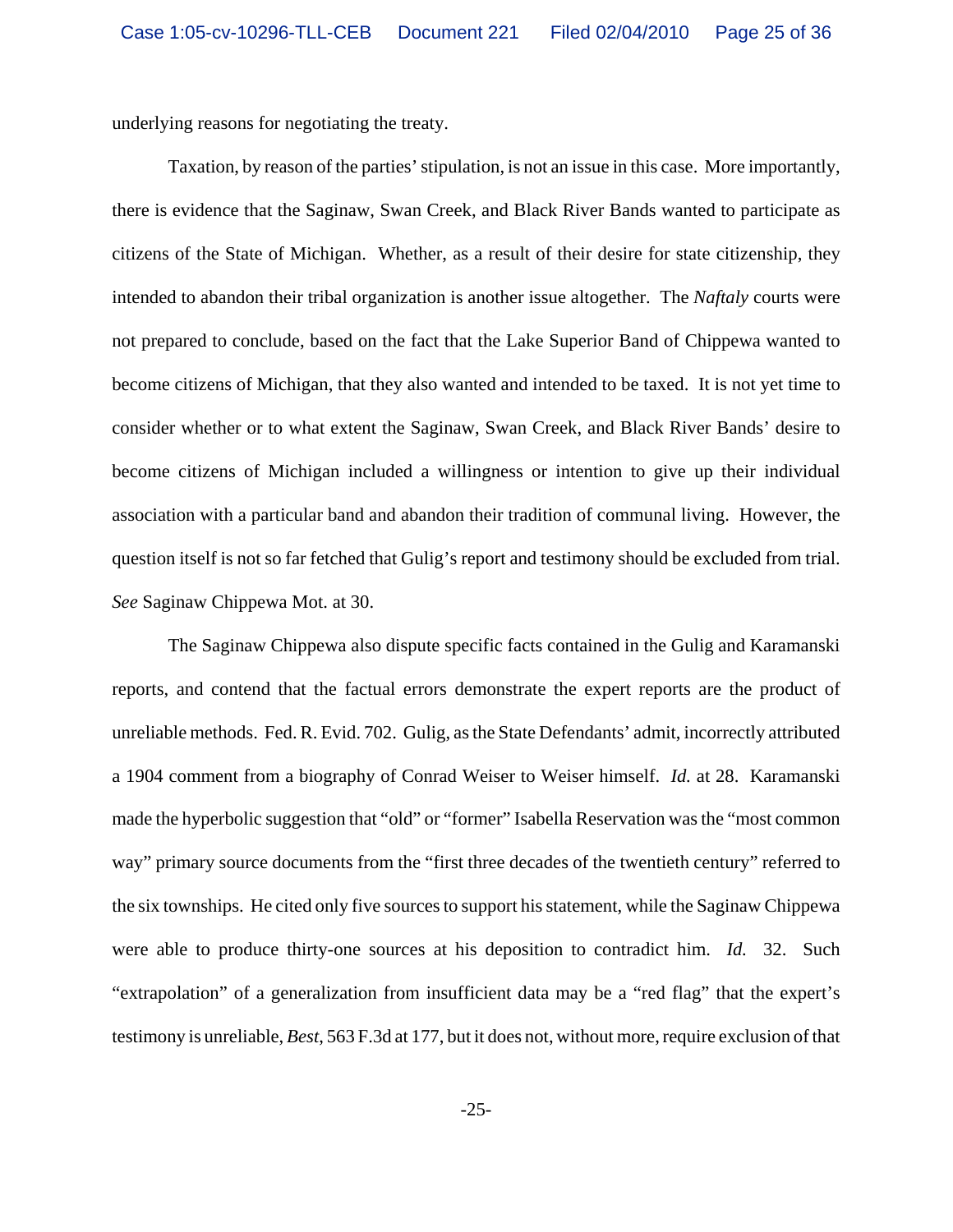expert and his testimony altogether.

The Court is cognizant of the important function it plays, pursuant to Rule 702, as the gatekeeper charged with admitting or excluding expert testimony based on a determination of whether the proffered testimony is both relevant and reliable. However, the fact that some experts retained by the parties may appear more reliable—based on their education, experience, research depth, and research methods—does not necessarily mean that the less reliable experts must be excluded. The question to be addressed at this stage is a threshold issue concerning which facts and opinions should even be considered by the finder of fact. Too often, the Saginaw Chippewa argue the merits of the case rather than the admissibility of the evidence. State Defs. Mot. at 21. While it is true that some facts are necessary to accurately evaluate the reliability of the reports, questions about the meaning of Article Six of the 1855 Treaty and the relevance of the May 1871 Petition are premature.

#### **B**

The United States filed two motions, one to strike the testimony of Gulig [Dkt. # 188] and one to strike the testimony of Karamanski [Dkt. # 189]. Similar to the Saginaw Chippewa, the United States contends that Karamanski's testimony should be excluded because he does not have the required "specialized knowledge" in Indian history. U.S. Mot. at 6–10. The argument was discussed above and need not be revisited at length. Karamanski has less experience in Indian history than the other retained historical experts involved in this case, and that fact will likely be relevant when evaluating the relative weight to be afforded his assumptions and opinions. However, his experience in Indian history, as opposed to general history, does not affect the quality of his research methods or the primary sources he cites.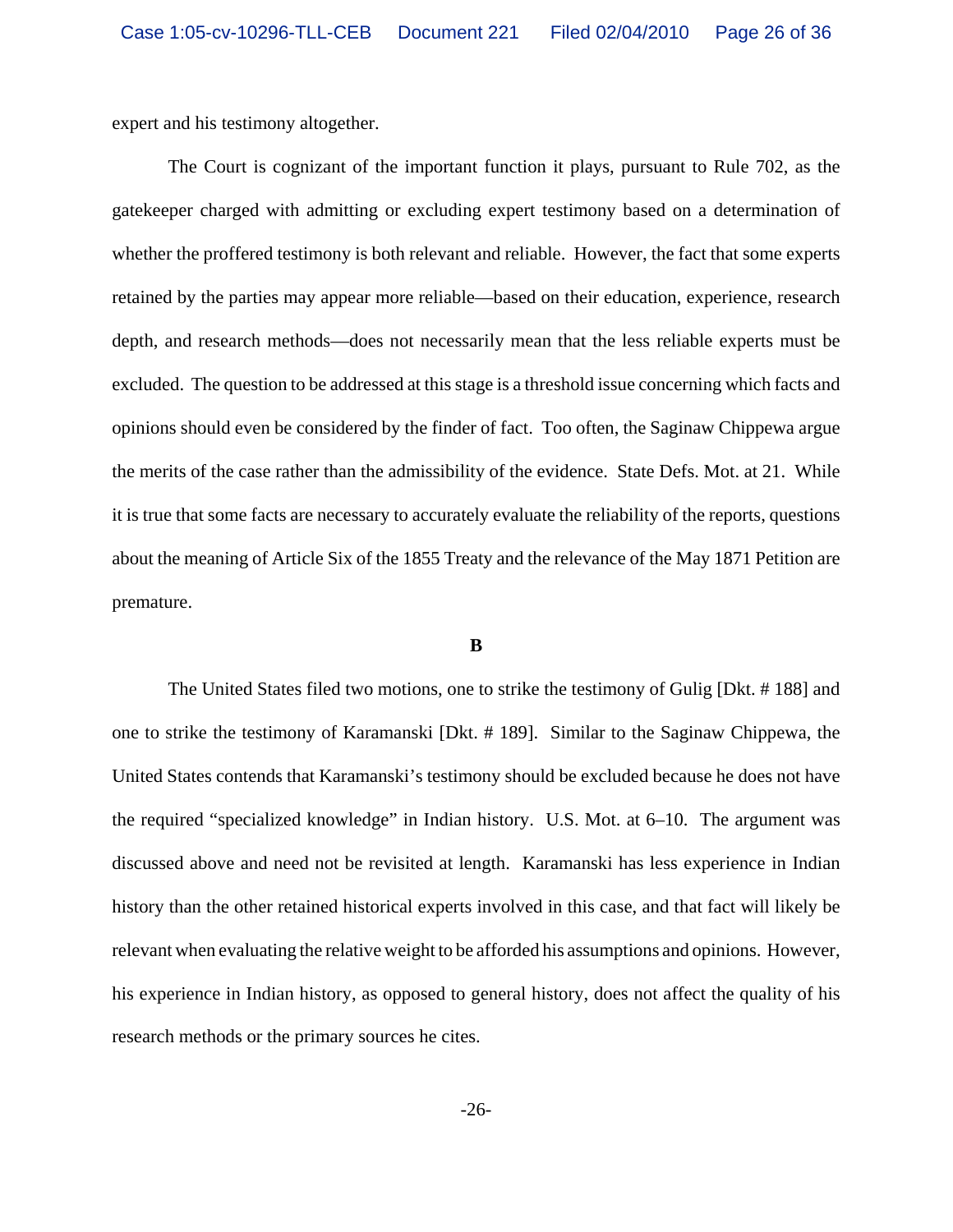Moreover, one of the United States' methods [Dkt. # 215] of impeaching Karamanski's qualifications in this case—submitting declarations of its own experts questioning his standing in the field—is only marginally relevant and largely unhelpful.<sup>4</sup> The declarations of Hoxie and Edmunds make clear that other Indian history experts do not consider Karamanski an expert in their field. Indeed, according to Edmunds, Karamanski's "name was never mentioned" in a discussion about scholars from whom to solicit essays on "Great Lakes Indians." Edmunds Decl. ¶ 8. While that may be reflective of whether Karamanski's scholarship is generally accepted and approved of by other American Indian scholars, it provides little insight into the principal considerations of whether Karamanski's report is relevant and reliable in this case. The conventional wisdom concerning Indian understanding of treaties, as developed by a small and select group of scholars who consider one another experts in the field is not the primary concern in this case. The issue is how the Saginaw, Swan Creek, and Black River Bands of Chippewa Indians understood the treaties they entered into with the United States in 1855 and 1864. Karamanski's report provides relevant and reliable information concerning that question. It will not be excluded.

The United States' objection to Professor Gulig's report focuses primarily on its relevance to the litigation. The United States contends that Gulig's report misconstrues property ownership in fee simple as a result of the allotment process as inconsistent with the creation of a reservation. According to the United States, Gulig's contention is that there cannot be a reservation if the land was allotted to individuals in fee simple, because reservations, by definition, consist of land held in trust by the federal government for the collective benefit of a tribe. The United States further

<sup>&</sup>lt;sup>4</sup>The State Defendants employ a similar tactic in their motions to exclude experts retained by the Saginaw Chippewa and the United States.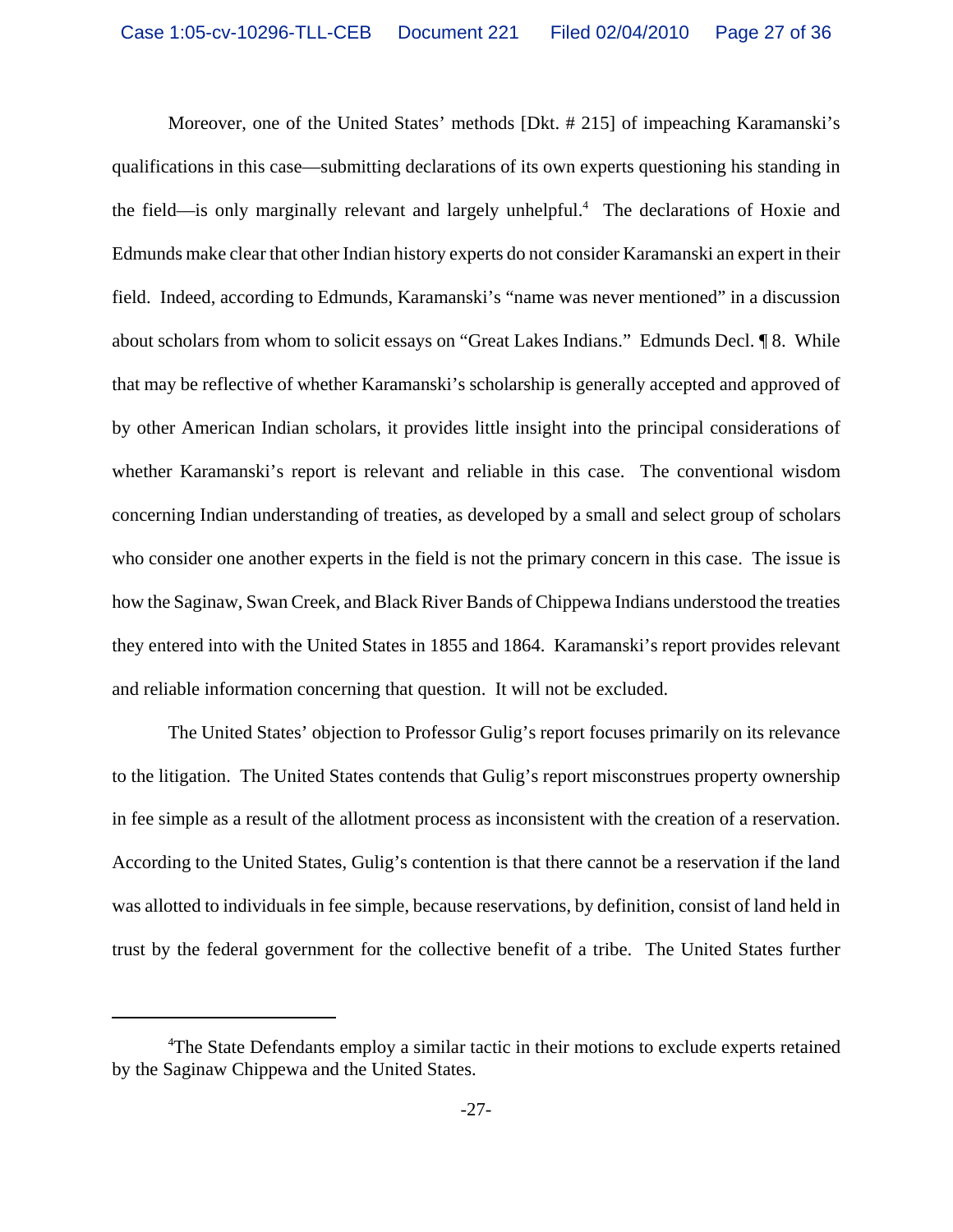contends that the definition of the word "reservation" encompasses much more than that. Indeed, Gulig apparently admitted as much in his deposition. United States Mot. at 8–10. The crux of the problem is the meaning of the word "reservation."5

According to one popular source, the meaning of the word has evolved over time.

The term "Indian reservation" originally meant any land reserved from an Indian cession to the federal government regardless of the form of the tenure. During the 1850s, the modern meaning of Indian reservation emerged, referring to land set aside under federal protection for the residence or use of tribal Indians, regardless of origin. In the 1850s , the federal government began frequently to reserve public lands from entry for Indian use. This use of the term "reservation" from public land law soon merged with the treaty use of the word to form a single definition describing federally protected Indian tribal lands without depending on any particular source. This definition of the term "reservation" has since been generally used and accepted.

*Cohen's Handbook of Federal Indian Law* § 3.04[2][c][ii] (Nell Jessup Newton, et al. eds., 2005 & supp. 2009).

The term "reservation" has been—and continues to be—used in different ways in different contexts. Whether the treaties of 1855 and 1864 "created a land base held in trust or common" may be irrelevant, as the United States contends, if indeed the use of the term "reservation" in § 1151 encompasses more than just land "held in trust or common." That issue is not before the Court at this time. What is before the Court is whether the information provided in Gulig's report is relevant. His opinions concerning whether the Saginaw, Swan Creek, and Black River Bands believed the treaties created a "land base to be held in trust for" their benefit is relevant. Gulig Rep. at 4. The meaning of the term "reservation" as it is used in § 1151, will also be addressed before this case is

<sup>&</sup>lt;sup>5</sup>The discussion of the term "reservation" contained within this section is solely for the purpose of evaluating the relevance and reliability of the Gulig report. It is not meant to express the Court's view on the meaning of the term as it is used in the federal statute defining "Indian Country." 18 U.S.C. § 1151.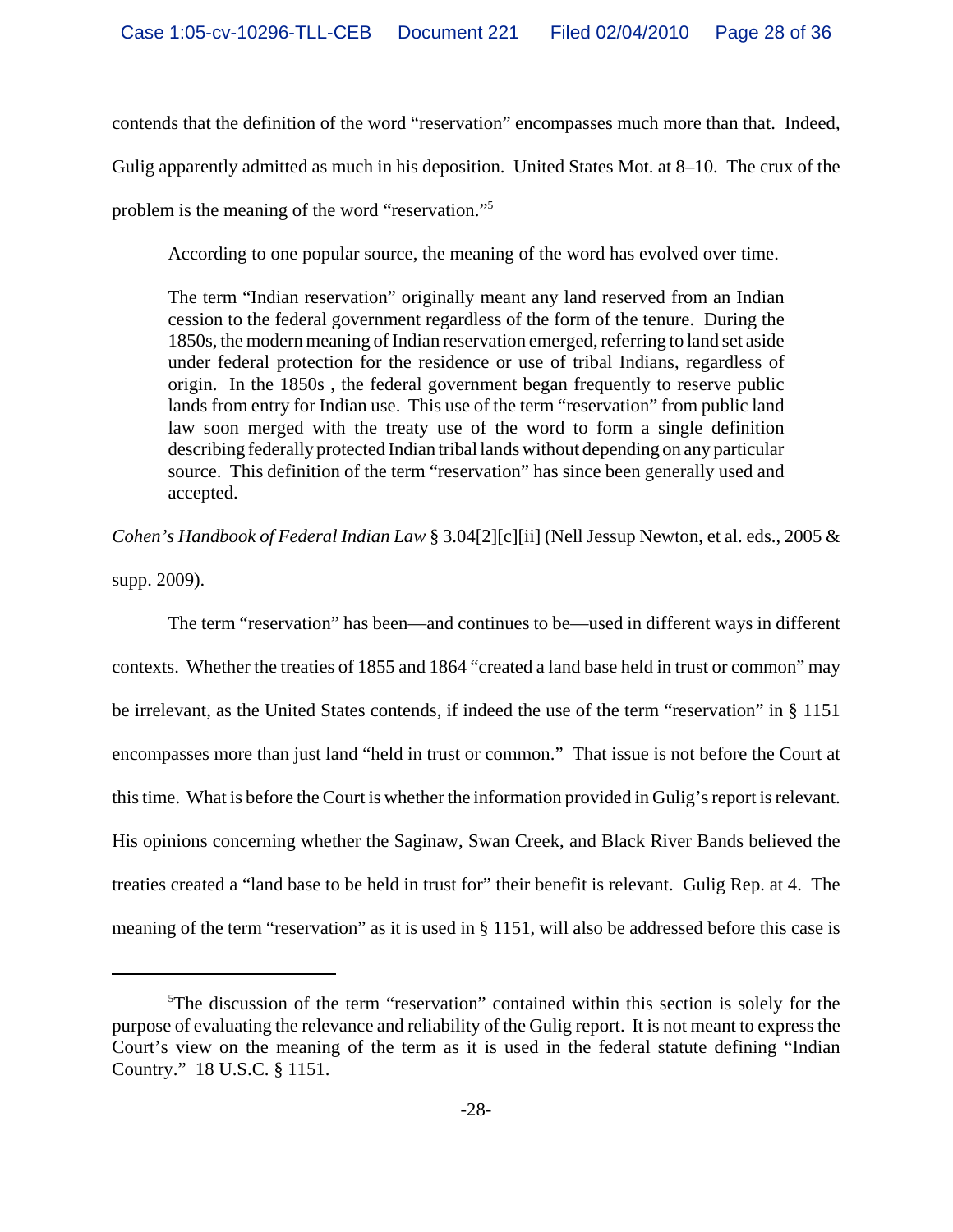resolved, but the argument is presently premature. U.S. Mot. at 9.

If the United States' contention regarding the law is correct, Gulig's report may prove of little use to the finder of fact in determining the ultimate issue in this case, nevertheless, the report will assist the Court in understanding the Chippewa's intentions regarding the treaties. As such, it is relevant. Gulig, like many of the other experts, could have used the word "reservation" more precisely. However, that fact alone is not a ground for excluding his report from evidence.

#### **C**

The State Defendants filed a single motion to strike the testimony of both the Saginaw Chippewa's experts, White and Anderson. [Dkt. # 192]. The State Defendants first contend that White is unqualified to offer expert testimony because he is not an academic and has never held a tenure-track position at a university. Professorship is not a required credential for qualification as an expert to provide historical testimony under Rule 702. Moreover, White has previously been qualified as an expert in cases addressing the interpretation of treaties between the United States and Indian tribes. *See Minnesota v. Mille Lacs Band of Chippewa Indians*, 526 U.S. 172 (1999). If White's professional credentials are relevant, they may be appropriately discussed on cross examination.

The State Defendants next contend that both the Saginaw Chippewa's experts employ unreliable methodologies in reaching their conclusions concerning the historical understanding of the treaties. First, the State Defendants contend that Anderson's report and proposed testimony is unreliable because it does not properly consider the historical context surrounding the treaty negotiations, or employ the proper methodology in considering the historical context. State Defs. Mot. at 13–15. The history of the Saginaw, Swan Creek, and Black River Bands' interactions with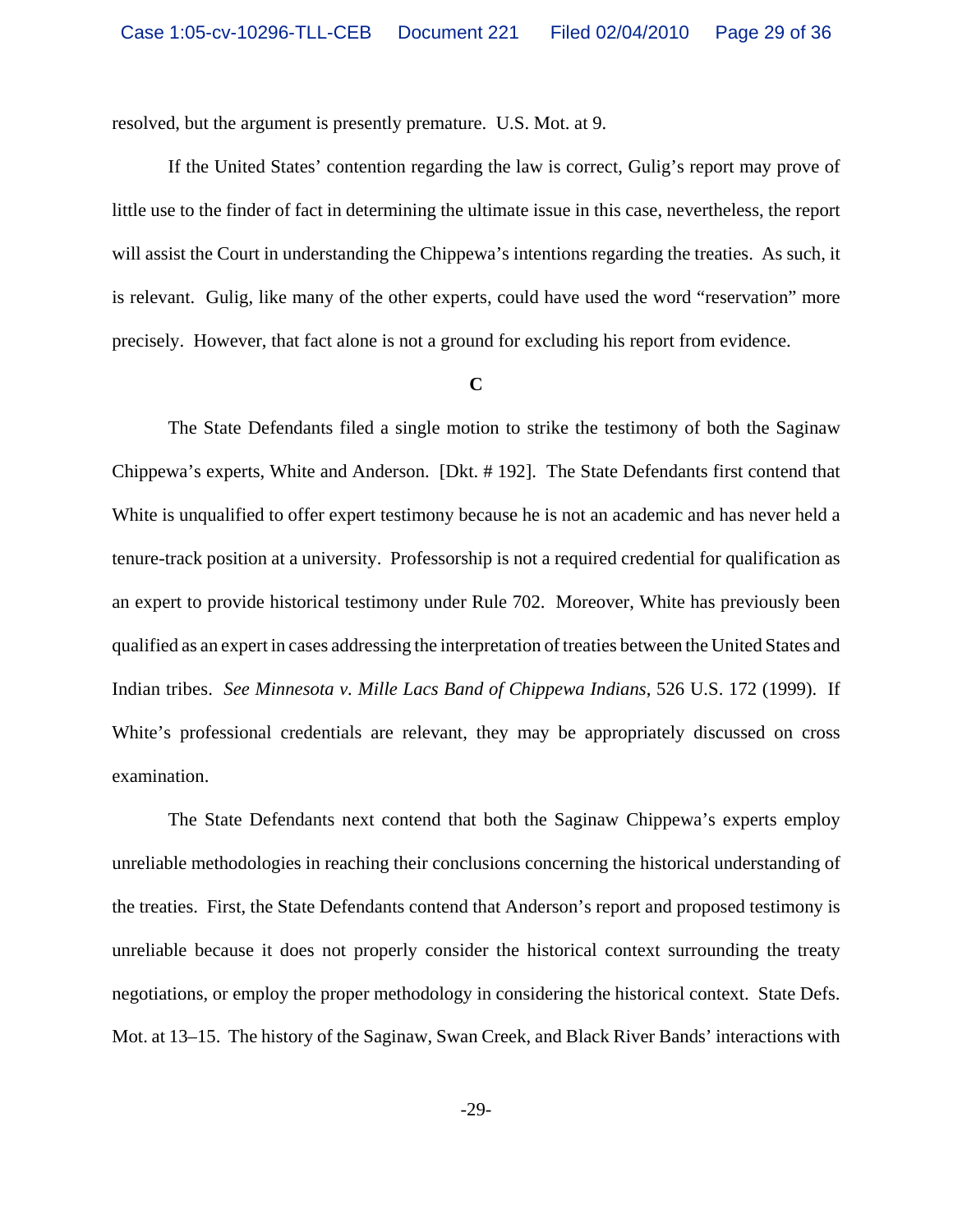the United States is important to understanding the motivations and intentions underlying the 1855 and 1864 treaties. Although Anderson devotes substantially less attention to pre-1850 history than Gulig, he certainly acknowledges that the1855 Treaty was not the first between the parties, and that federal policy changes regarding removal, at least in part, motivated the new treaty. Anderson Rep. at 1–6. Different experts will focus on different facts; that does not provide cause for exclusion of the expert whose focus a party dislikes. Moreover, the factual "context" underlying the treaties involves more than just the history of relations between the Saginaw Chippewa and the United States, and should also include social and political facts about the area of central Michigan where Isabella County is located from the relevant time period. Anderson provides a substantial amount of information about social and political context, and Gulig provides substantial historical context. There is value in considering both perspectives.

Next, the State Defendants contend White made "four fundamental methodological errors" in his report:

[1] he uses a treaty journal from separate treaty negotiations with other Indians to interpret the meaning of the 1855 Saginaw Treaty and the 1864 Treaty with the Saginaw Chippewa Indian Tribe; [2] he uses irrelevant maps from secondary sources in arriving at his historical opinion; [3] he considers only maps that support his interpretation; and [4] he considers evidence of events after 1904 in determining the intent of the parties to the 1855 Saginaw Treaty and the 1864 Treaty.

State Defs. Mot. at 11, 15–19.

As to the first contention, the treaty journal from the 1855 Ottawa Chippewa Treaty may be relevant, even though it documents a separate negotiation, because it is a contemporaneous account of a negotiation between federal negotiators and a similarly situated Indian tribe. The negotiation of the Ottawa Chippewa Treaty immediately proceeded the negotiation of the 1855 Saginaw Chippewa Treaty, and was conducted by the same federal negotiators. Some historical evidence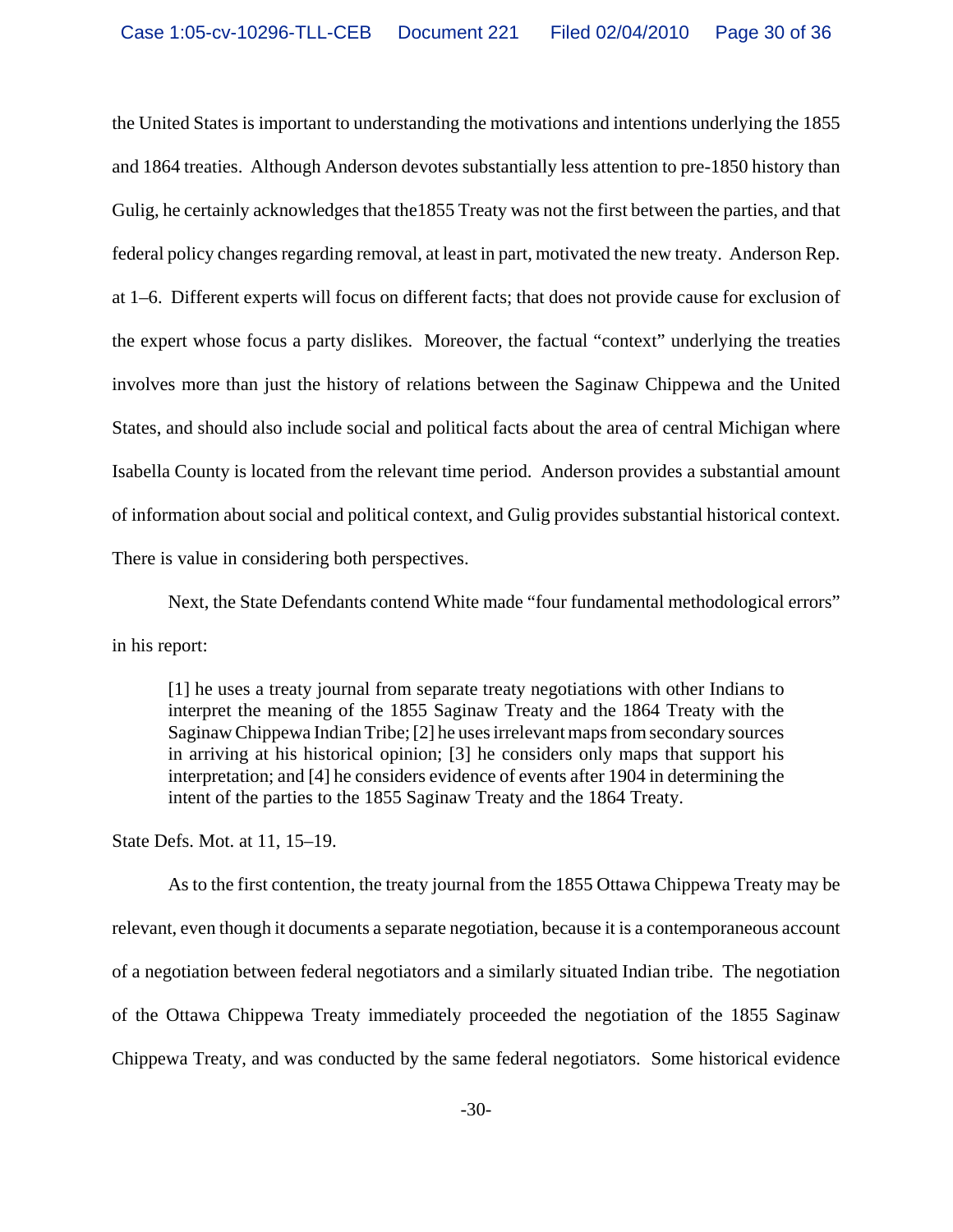even suggests that members of the Saginaw, Swan Creek, and Black River Bands attended the Ottawa Chippewa negotiations. Moreover, some of the terms of the treaties are quite similar and may have been the product of similar motivations and intentions. Similarly, the ways in which those provisions differ may also be the result of different motivations and intentions. A treaty journal detailing negotiation of the 1855 Saginaw Chippewa Treaty would be more helpful, but in its absence, there is no reason to exclude White's report because it looks instead to the Ottawa Chippewa treaty journal from the same period of time.

The State Defendants next object to White's use of historical maps to support his report, contending he used only those maps which supported his conclusions and ignored unfavorable maps. To the extent this is actually true—the State Defendants have not provided the Court with a single example of a relevant map that was ignored by White's report—it is an insufficient reason for excluding White's testimony. The maps cited by White outline the six Isabella County townships enumerated in the treaties; they are some evidence of the historical understanding of the treaties. The proper weight to be given to the maps, and the conclusions White draws from the maps, will likely be addressed on cross examination.

The State Defendants' final objection to White's report is that he considers evidence of events after 1904 in reaching his conclusions concerning the intent of the parties to the 1855 and 1864 treaties. The Saginaw Chippewa agree that events occurring after 1904 are irrelevant to the interpretation of the treaties. However, assigning a specific cutoff date as to the relevant time period is not appropriate. To the extent White's report relies on events that occurred after 1904, his conclusions concerning those events will be afforded substantially less weight than his conclusions concerning events that occurred in 1864. His report will not, however, be excluded from evidence.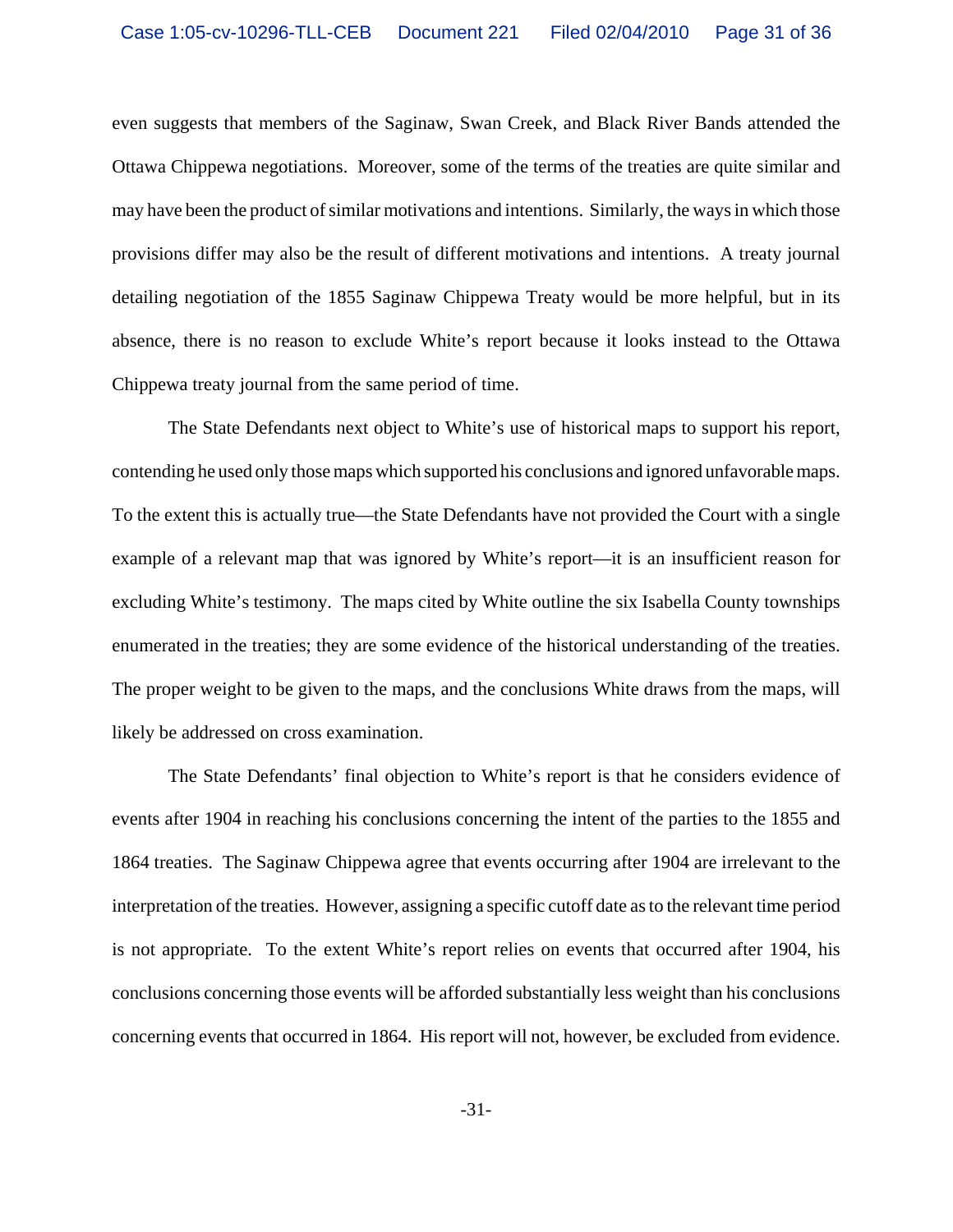**D**

The State Defendants also filed a single motion, objecting to both the United States' experts. [Dkt. # 198]. The State Defendants first object to Hoxie's use of the treaty journal from the 1855 Ottawa-Chippewa Treaty to inform his understanding of the 1855 Saginaw Chippewa Treaty. As previously discussed, use of the Ottawa-Chippewa treaty journal is not grounds for exclusion of the report. The Court recognizes that the relevant provisions of the two treaties are different, and that the Ottawa-Chippewa treaty journal is not by any means "conclusive" proof of the meaning of the Saginaw Chippewa Treaty. That recognition, however, affects the weight to be afforded to Hoxie's conclusions concerning the 1855 Treaty and the Ottawa-Chippewa journal, not the admissibility of his report.

The State Defendants also object to Edmunds' use of events that occurred after 1904 to inform his interpretation of the treaties. Again, as discussed previously, this will effect the weight afforded Edmunds' testimony, not its admission.

The State Defendants' final objection to the United States' experts contends that Edmunds' used a report compiled by a historian not involved in the case, and presented that historian's conclusions as his own. According to the State Defendants, "Dr. Edmunds . . . adopt[ed] the interpretation of anthropologist Dr. Charles Cleland in concluding that Article 6 of the 1855 Saginaw Chippewa Treaty did not dissolve the tribal relations of the Saginaw Chippewa. He did little research, consisting of looking at a general book on Great Lakes Indians and the 1855 Saginaw Treaty, to confirm Dr. Cleland's findings." State Defs. Mot. at 13.

The United States responds that Edmunds used the Cleland report primarily to provide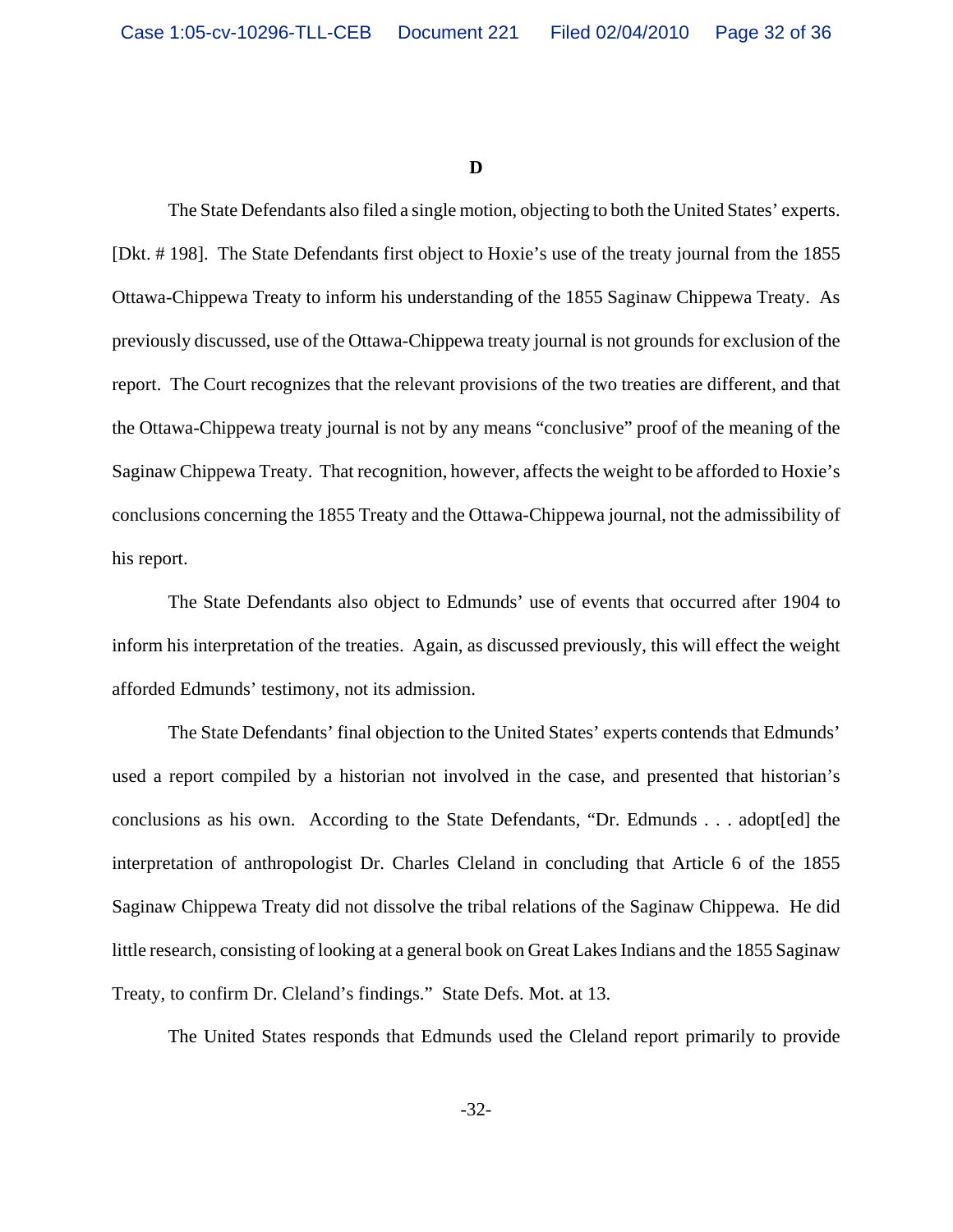background information, and in any event, it is the type of reliable secondary source that is appropriately used by historians. The United States also contends that Edmunds' primary goal was not to interpret the treaties, but to "ascertain whether various entities, such as the federal government and the tribal people, envisioned and treated the land described in the 1855 and 1864 Treaties as an Indian reservation." U.S. Resp. at 9.

Portions of Edmunds' report do indeed focus on information that is irrelevant, at least to the initial phase of litigation. For example, the information he provides about the Saginaw Chippewa's philanthropic pursuits and their casino and resort operations in the Mt. Pleasant area will not be helpful to the determination of whether the six townships are Indian Country. Edmunds Rep. at 54–62. The law is clear that modern "action or inaction of third parties" cannot "disestablish or diminish reservations." U.S. Reply Br. at 6; [Dkt. # 98]. Moreover, his initial analysis of the formation of the "reservation" and the treaties themselves is not as well developed as that of some of the other experts. *Id.* at 2–11.

Still, to the extent Edmunds' report outlines the historical understanding of the treaties, particularly from the perspective of the Saginaw Chippewa signatories in the immediate aftermath of the 1864 negotiations, it should not be excluded. Although the sections of the report that focus on the period after 1890 may not be of much use, the Court is capable of sorting through the extraneous material to find the useful and reliable information that Edmunds provides. *See* State Defs. Reply at 5. The fact that his focus was on historical understanding of the townships in question and not on the treaties themselves does not justify exclusion of his report and proposed testimony.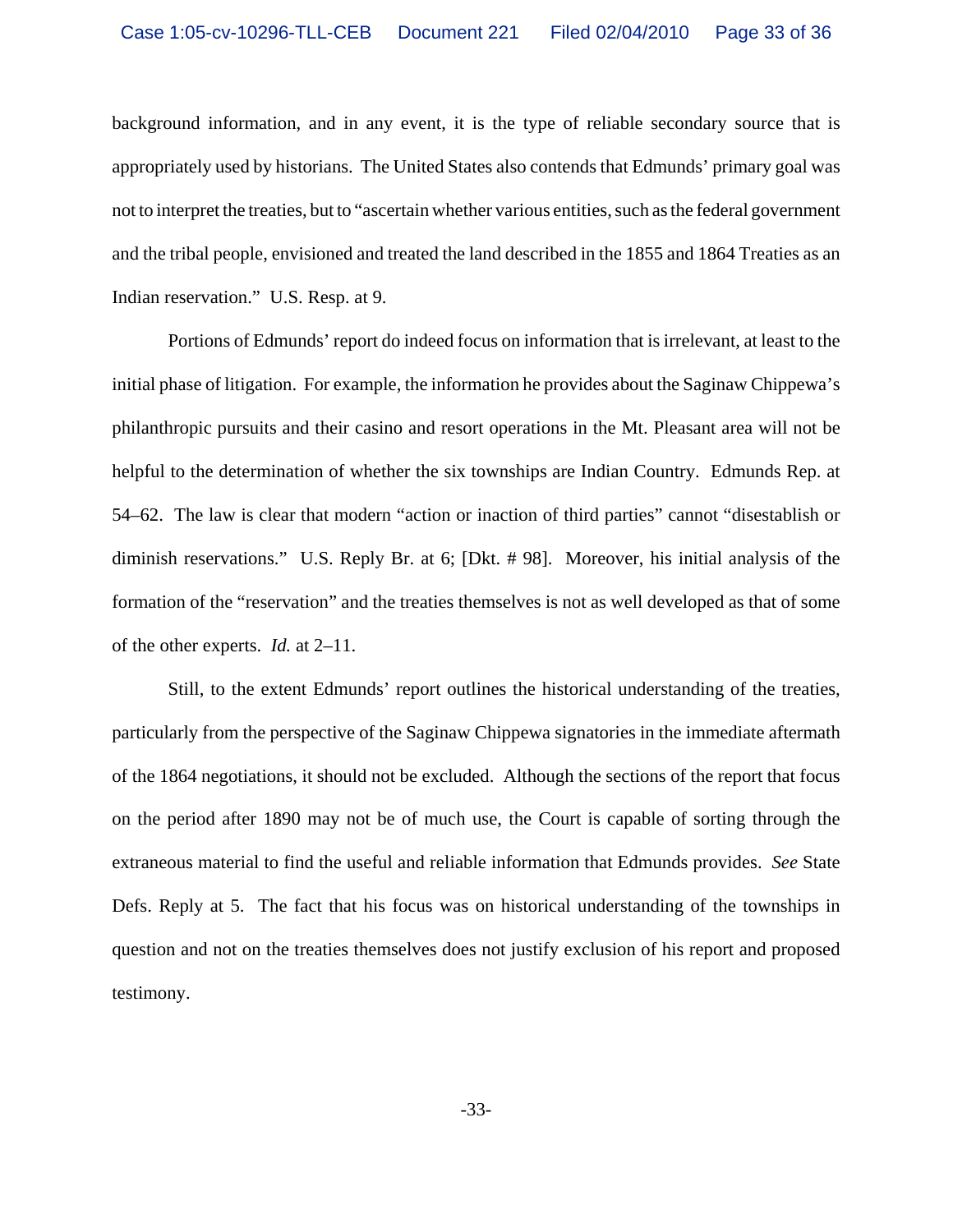#### **IV**

One measure of the value of an expert's opinion is whether an objective and disinterested methodology was employed. Objectivity can be measured by the expert's inclusion and discussion of counter-arguments and contrary sources of information. It can also be measured by exploration of potential biases the expert may hold. The most significant issue with the retained experts in this case is that each expert's association with a particular side of the argument creates an inherent bias that is difficult to overcome. The process of extracting conclusions from particular facts begins to look less like the objective analysis of a scholar and more like the persuasive argument of an advocate.

Legal scholars have suggested a variety of solutions to the problems associated with evaluating historical testimony, including the use of neutral, court-appointed experts; requiring the judge, or a special master, to evaluate the primary source data personally; and eliminating the "reliability" prong of the *Daubert* test. *See* Maxine D. Goodman, *Slipping Through the Gate: Trusting* Daubert *and Trial Procedures to Reveal the 'Pseudo-Historian' Expert Witness and to Enable the Reliable Historian Expert Witness—Troubling Lessons from Holocaust-Related Trials*, 60 Baylor L. Rev. 824, 861–73 (2008). Perhaps some of those solutions would provide for more nuanced and reliable historical testimony. In this case, however, a neutral expert was not requested or appointed, the demands of the Court's docket make independent primary-source research impracticable, and development of a new test for admissibility of historical testimony seems unnecessary. More importantly, the expert opinions provided, while perhaps flawed in some respects, are reasonably reliable and will be helpful in determining the ultimate issue in this case. Consequently, they are admissible under Rule 702, and will be considered and weighed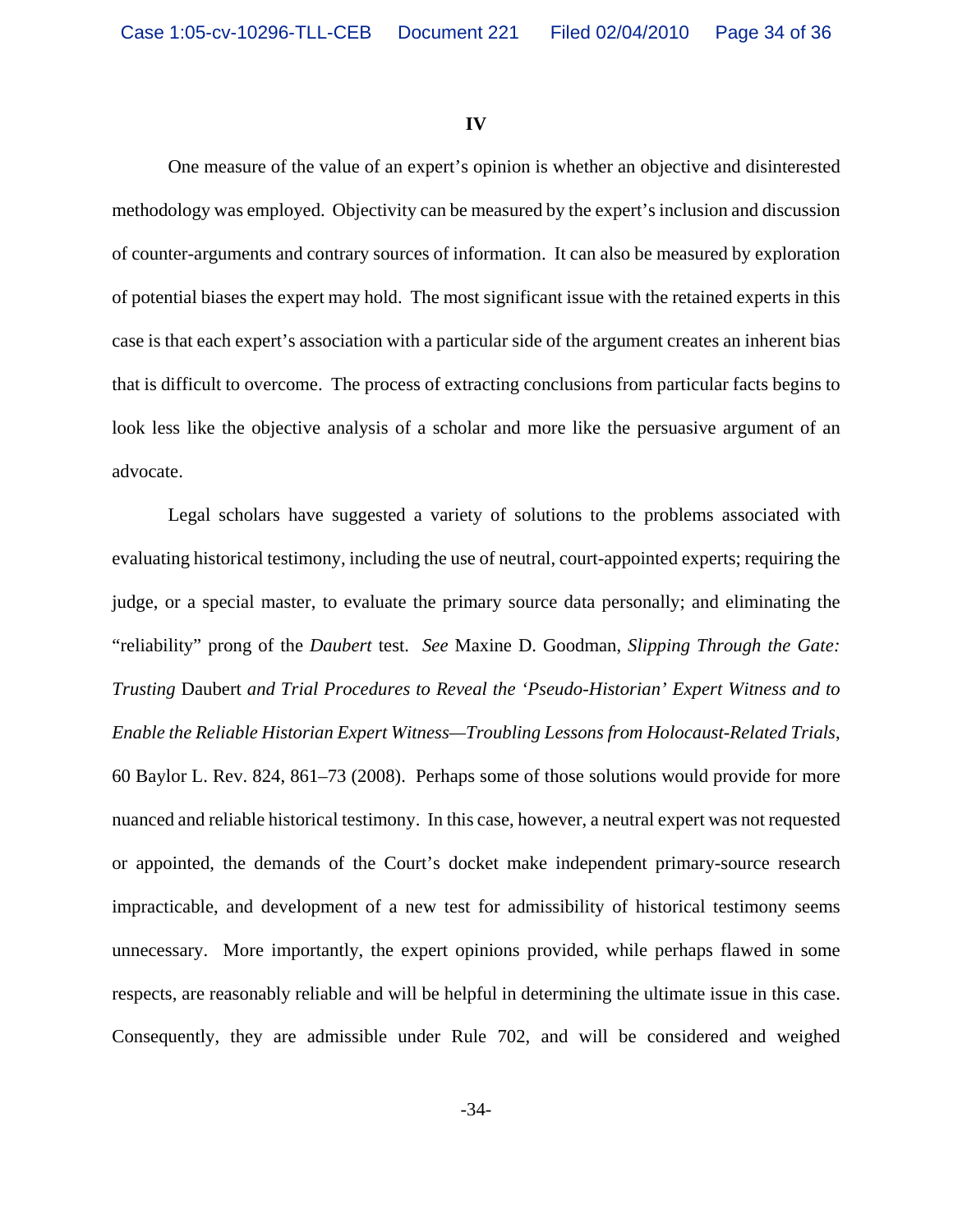appropriately.

Accordingly, it is **ORDERED** that the United States' motion to strike the report and testimony of Anthony G. Gulig [Dkt. # 188] is **DENIED**.

It is further **ORDERED** that the United States' motion to strike the report and testimony of Theodore J. Karamanski [Dkt. # 189] is **DENIED**.

It is further **ORDERED** that the Saginaw Chippewa's motion to strike the testimony of the State Defendants' experts [Dkt. # 190] is **DENIED**.

It is further **ORDERED** that the State Defendants' motion to strike the testimony of the Saginaw Chippewa's experts [Dkt. # 192] is **DENIED**.

It is further **ORDERED** that the County of Isabella's motion to strike the testimony of the Saginaw Chippewa's experts [Dkt. # 197] is **DENIED**.

It is further **ORDERED** that the State Defendants' motion to strike the testimony of the United States' experts [Dkt. # 198] is **DENIED**.

It is further **ORDERED** that, to the extent it is still pending, the City of Mt. Pleasant's motion in limine to preclude the testimony of the Saginaw Chippewa's experts and the United States' experts [Dkt. # 199] is **DENIED**.

> s/Thomas L. Ludington THOMAS L. LUDINGTON The United States District Judge

Dated: February 4, 2010